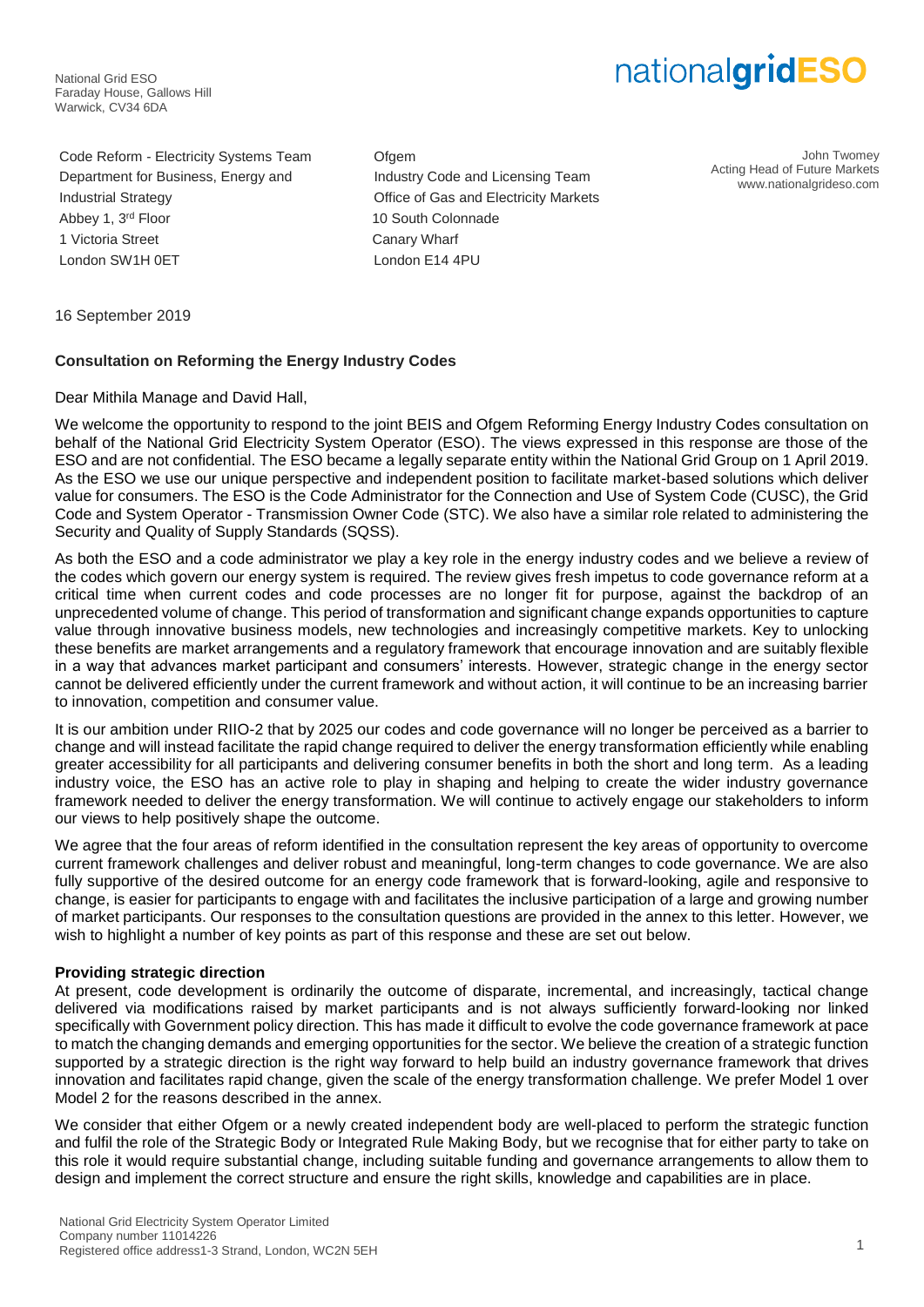## **Empowered and accountable code management**

Existing code administrators play an important role in managing the processes and functions set out within the codes, most notable being the process for code change. However, the current model is unable to effectively facilitate timely changes, given the increasing volume and increasing complexity of code modifications. Aligned with our ambition to become a code manager for our codes, we are of the view that a sufficiently empowered code management function will allow incremental and strategic code change to be delivered quickly and efficiently, with more timely benefit realisation. Where a power to prioritise modifications resides with the code manager the process must still include stakeholder engagement and be transparent to industry and should be underpinned by agreed criteria for prioritisation. We believe that the role of the code manager is fundamental to the transformation of code processes and the alignment of change across the codes, as well as ensuring that the strategic direction is delivered through appropriate changes to codes. We also believe that continued industry engagement in the identification and development of change will be crucial to the codes.

#### **Independent decision-making**

We support a move to greater independence of decision-making in respect of making changes to the codes. A strengthened code manager function is the key enabler to rebalance decision-making throughout the change process and enable a code governance framework that is agile and where code change better reflects the commercial interests of a wider range of different market participants and the interests of consumers. We agree with industry having fewer responsibilities in respect of code change and decision-making, but this should be balanced with a continued need to engage stakeholders and draw on industry input and expertise to help shape changes in the sector. For instance, we believe that industry should retain formal powers to raise modifications but there should be more oversight of the change process within the code manager function. In addition, we see a revised role for code panels as an elected group including independent and consumer representatives to advise on and impartially review code change decisions, where the proposed change is complex or contentious, and to challenge the performance of the code management function.

#### **Code simplification and consolidation**

We agree that code simplification and, to an extent, consolidation is required to achieve the objective of delivering a future framework that is agile, co-ordinated and accessible for all market participants. As part of our RIIO-2 Business Plan, we have committed to the creation of a fully digitalised whole system Grid Code by 2025 to provide tailored views of this code to customers. We believe significant rationalisation, simplification and harmonisation will be key to the development of this consolidated code. This reduces the complexity of the regime, helps to ensure compliance, and overall reduces barriers to market entry, which should lead to more competition and better consumer value. We would reflect that having fewer codes will be of limited value unless they are first made more concise and less complex. To this point, we believe that simplification of code content is a logical and important first step to create an accessible and agile code system that is considerably easier for market participants to access, understand and navigate than the current codes.

There is a significant challenge associated with the cost, resource and timeframe of completing code simplification and consolidation, under any of the proposed options. We urge BEIS and Ofgem not to underestimate the complexity and scale of this substantial task and to ensure that any proposed consolidation is supported by evidence of expected benefit rather than being undertaken simply to have fewer discreet codes. Development and delivery of simplified, rationalised and consolidated codes will require wide industry collaboration to ensure the right expertise is made available and the right changes are prioritised and implemented. We believe that undertaking to simplify and consolidate the codes under the current framework would be difficult. At the outset there must be consideration of the current rules around change ensure that the right balance continues to be struck between consideration of change and agility to change, and whether they can facilitate the desired level of change. We expect that other changes envisioned under these reforms could contribute to simplification e.g. with an empowered code manager it will be easier to make incremental improvements.

We welcome the opportunity to further discuss the points raised within this response and should you require any further information please contact Sarah York in the first instance at [sarah.york@nationalgrideso.com.](mailto:sarah.york@nationalgrideso.com)

Yours sincerely

[EMAIL]

John Twomey Acting Head of Future Markets Electricity System Operator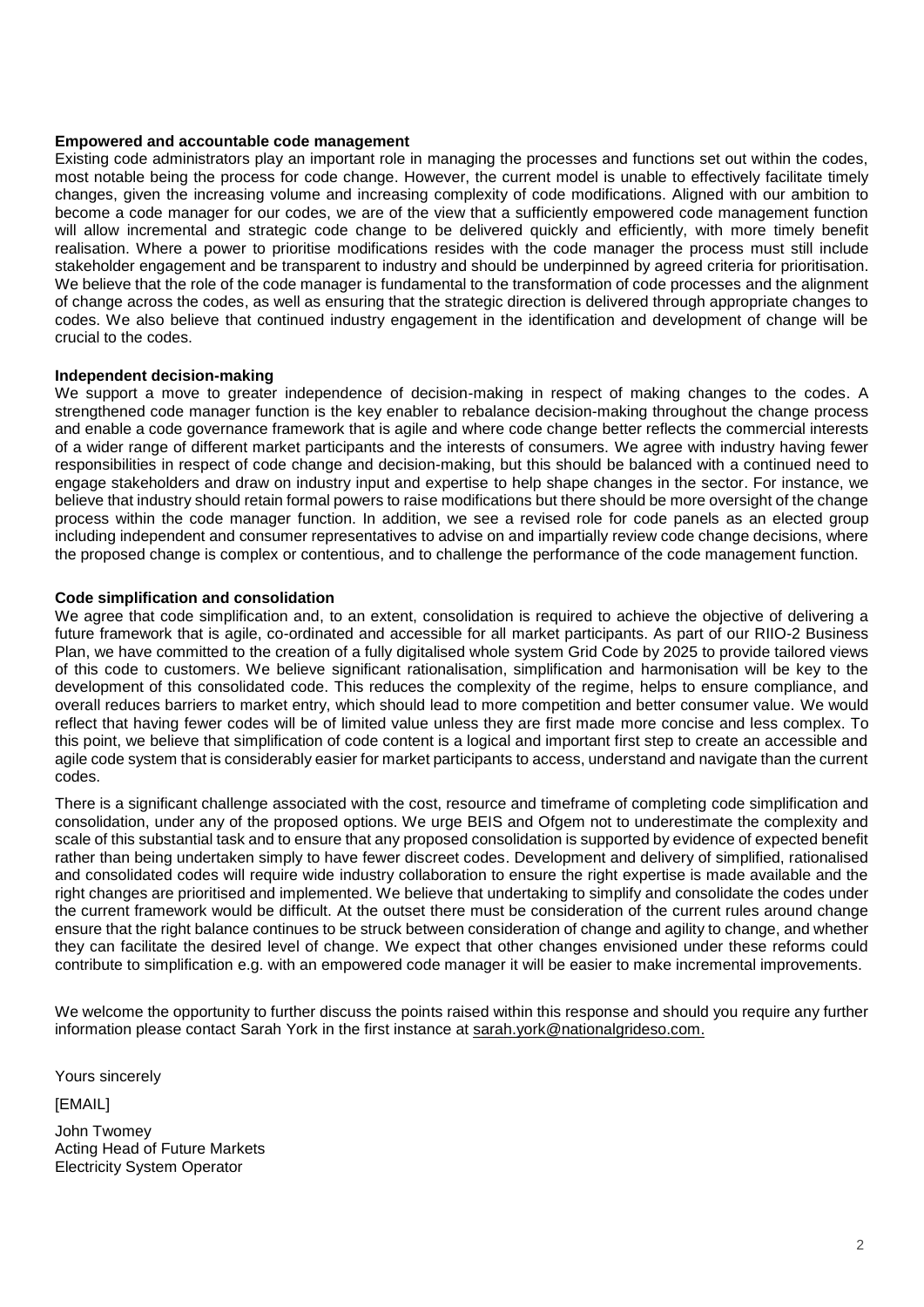## Responses to specific consultation questions

## **1 Background and Scope**

**Q1: Do you agree with our four desired outcomes for the code governance landscape by the mid-2020s? Yes / No / Don't Know – Please explain.** 

We agree with the four desired outcomes outlined in the consultation and consider them suitably ambitious and appropriate when viewed against the challenges of existing arrangements. We believe that building an agile, forward-looking energy code framework that is easier for all market participants to access and understand, whilst bringing consumer benefit to the fore of both strategic and incremental code development, is paramount to delivering a more flexible and decarbonised future energy system.

The four desired outcomes are consistent with the ESO's view of the future energy market landscape, as articulated in our [RIIO-2 Ambition.](https://www.nationalgrideso.com/document/141256/download) We agree that a reformed energy code governance framework should deliver for a large and growing number of market participants and allow strategic code change to be prioritised and delivered quickly and efficiently to further increase innovation and competition, which in turn drives benefit for existing and future consumers.

We consider the mid-2020s to be an appropriate target date for completion of the reformative changes necessary to put in place a robust new governance framework. However, we also acknowledge that the timeframe for reform will of course be dictated by the nature and scale of the change put forward at the end of the consultation and energy code review process. For example, we expect that Model 2 could take longer to implement than Model 1 due to it likely being a more fundamental change from the status quo.

#### **Q2: Do you agree with the problems we've identified, and that they present a persuasive case for reform of the current framework for energy codes? Yes / No / Don't know – Please explain.**

We agree with the problems identified in the consultation document and agree they present a persuasive case for reform of the current framework for energy codes.

As the ESO and with experience as a Code Administrator, we recognise that the existing framework can be complex, fragmented and poorly co-ordinated which ultimately can lead to incremental and often tactical rather than strategic change, as well as inefficiencies in the development and implementation of change.

Similar problems and criticism appeared as recurrent themes in our own customer and stakeholder insight, which we gathered as part of our Code Change Journey and RIIO-2 engagement, as well as through feedback from bilateral discussions and through the Code Administrators' Performance Survey. We have heard common concerns about the slow pace of change and perceived limited opportunity for smaller participants, newer participants and innovators to fully participate in the code change process.

Over time the cumulative impact of these interlinked problems means that the codes themselves have increasingly become a barrier to the innovation, diverse market participation and strategic change necessary to better facilitate the transition to a low carbon future and unlock significant consumer benefits at pace.

## **Q3: Do you have additional evidence on the performance of the current framework?**

In our role as Code Administrator, we undertook an exercise in 2018 to map the journey customers go through when navigating governance processes for the codes that we administer (i.e. CUSC, Grid Code and STC). The exercise sought to identify where improvements could be made, by engaging customers and stakeholders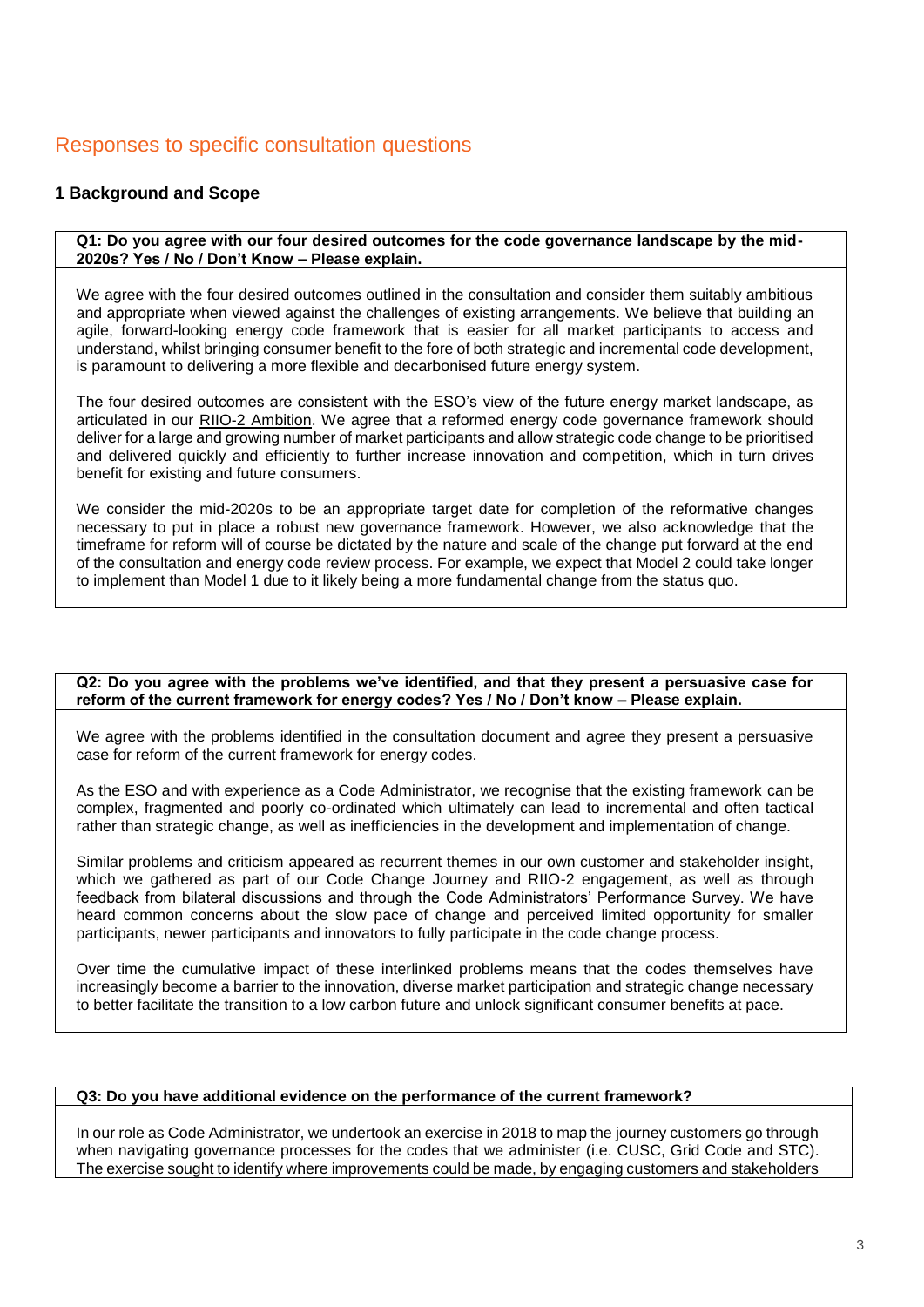to understand their experiences and future needs. Key insights from this work strongly align to the challenges outlined the consultation document. For example:

- decisions not being guided by a vision of the future energy system so changes can often be tactical;
- a lack of diversity and a small number of new entrants makes it hard for the change process to be, or be perceived to be, independent;
- consumer benefit is often absent as a key driver of change;
- complex and voluminous codes are difficult to access and understand; and
- small participants face a significant cost, resource and time burden.

We are already addressing some of these concerns through our [ESO Forward Plan 2019-2021](https://www.nationalgrideso.com/document/140736/download) but there are many areas where wider reform is required.

As referenced in the consultation document, the ESO presented evidence on how effective open governance has proven to be for charging modifications in CUSC at Ofgem's stakeholder engagement workshop in February 2019. Analysis of CUSC modifications raised since the charging methodology was open to industry governance (i.e. December 2010) highlighted issues around complexity, resource-intensive engagement and drivers for change in the change process. 117 CUSC modifications were analysed and of this number 58 were charging-related and 59 were non-charging. Key findings were:

- an average of 16 full day workshop meetings per modification;
- up to 2 years from proposal to decision;
- 25 market participants proposed modifications out of 622 CUSC signatories\*; and
- strategic and/or transformational change has been impeded.

Below we provide an indicative overview of the volume of modifications raised annually and the average number of days until Authority decision and implementation for the codes we currently administer. Whilst these metrics are indicative, nevertheless it shows a gradual increase in the number of modifications being raised and the often slow pace to implement change, both of which could likely be improved upon with an empowered code management function in place in the future.

|      | <b>CUSC</b>    |                                |                                      | <b>Grid Code</b> |                                |                                      | <b>STC</b>     |                                |                                      |
|------|----------------|--------------------------------|--------------------------------------|------------------|--------------------------------|--------------------------------------|----------------|--------------------------------|--------------------------------------|
|      | Mods<br>raised | Average<br>days to<br>decision | Average days<br>to<br>implementation | Mods<br>raised   | Average<br>days to<br>decision | Average days<br>to<br>implementation | Mods<br>raised | Average<br>days to<br>decision | Average days<br>to<br>implementation |
| 2013 | 10             | 630.5                          | 283.9                                | 10               | 601.6                          | 592.9                                |                | 128                            | 142                                  |
| 2014 | 10             | 365.3                          | 318.3                                | 6                | 435.8                          | 459.7                                | ◠              | 136                            | 144                                  |
| 2015 | 17             | 690.6                          | 163.5                                | ⌒                |                                |                                      |                | -                              |                                      |
| 2016 | 15             | 308.6                          | 452.9                                | 6                | 338                            | 350                                  | 6              |                                | 162                                  |
| 2017 | 13             | 347.6                          | 234.7                                | 10               | 398.5                          | 442.9                                |                |                                |                                      |
| 2018 | 21             | 228                            | 315.8                                | 11               | 287.5                          | 268                                  |                | 309.9                          | 233                                  |
| 2019 | 12             | 33                             | 86.5                                 | 11               | -                              | 57.8                                 |                |                                |                                      |

 **Figure 1: Number of modifications raised since 2013 and the average duration (in days) to decision and implementation.** Please note that a dash has been inserted where insufficient information is available to calculate the average duration (i.e. not all modifications have yet been concluded).

*\*noting that many of these signatories are ultimately from the same group company so whilst only a limited number of parties eligible to raise code changes do so; these numbers read without this context could imply the situation is worse than it is in practice.*

## **Q4: Do you agree with our proposed scope of reform? Yes / No / Don't know. Please explain. If not, what additional codes or systems do you think should be included/excluded?**

We believe that the codes and systems captured in the consultation document are the key codes and systems for the respective fuels and markets and therefore they should all be in scope of the proposed reforms. However, we would note that the Security and Quality of Supply Standards (SQSS) should also be considered for reform and while we agree the Engineering Standards Review is the appropriate place for this reform to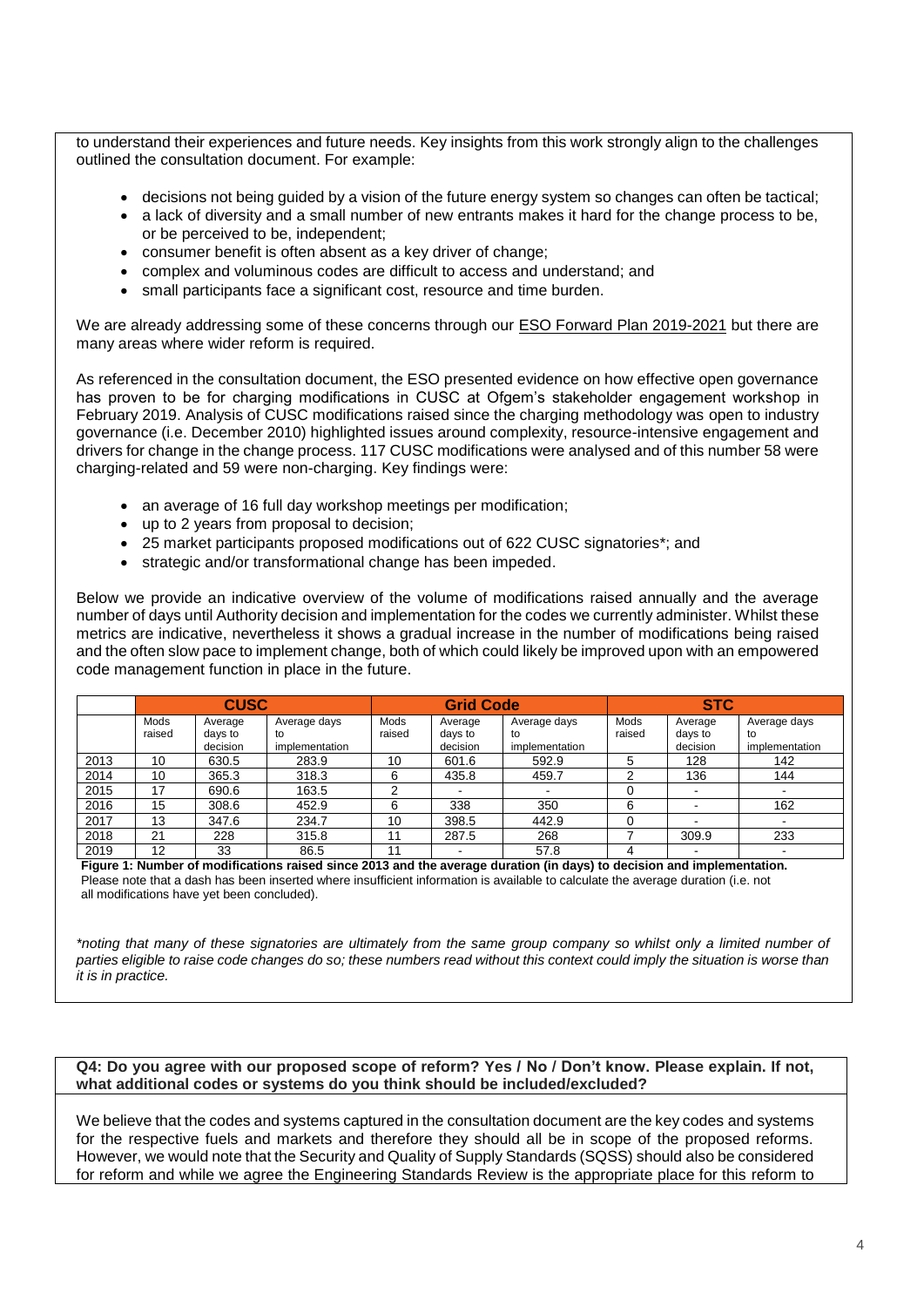be considered, we think it is important that robust links are made between the energy codes and engineering standards reviews.

For example, as well as the SQSS being important in ensuring an economic, efficient and co-ordinated design and development of the National Electricity Transmission System, it is also important that it keeps pace with governance change as is being considered by the Energy Codes Review. Whilst the SQSS is different to the energy codes in many aspects, it is also similar in others and so the SQSS can suffer from some of the same issues. Therefore, best practice in relation to energy codes should be considered in respect of the SQSS alongside any improvements or amendments to SQSS identified through the Engineering Standards Review.

We have also separately recommended a review of SQSS in our recently published [final technical report](https://www.nationalgrideso.com/information-about-great-britains-energy-system-and-electricity-system-operator-eso) into the power outages on Friday 9 August.

Whilst not necessarily needing to be in scope of these reforms, there is a need to be mindful of potential links to other important areas of the market such as those introduced under Electricity Market Reform. For example, changes made in relation to energy codes could in theory complement or conflict with other areas of the market, so a holistic view is required when considering the benefit and risks of these reforms.

## **Q5: Are there any codes or systems that we should only apply a limited set of reforms to? Yes / No / Don't know. Please explain.**

Our general view is that the energy codes review itself should endeavour to answer this question and for us to try to answer with any firmness at this stage would be pre-emptive. However, we would suggest that all codes and systems should be considered fully as part of the review and if it is subsequently concluded that a more limited set of reforms for a particular code is appropriate then proceed to do so, but limitations should not be applied before the nature and scope of the reforms are known.

We note that BEIS and Ofgem should remain mindful of the potential impact of other codes, such as the SQSS and, in future, the Retail Energy Code. As stated in answer to Q4, while the SQSS is less instrumental in delivering strategic priorities than the in-scope codes and systems, there is potential for consequential impacts of reforms applied to network-related codes e.g. the Grid Code.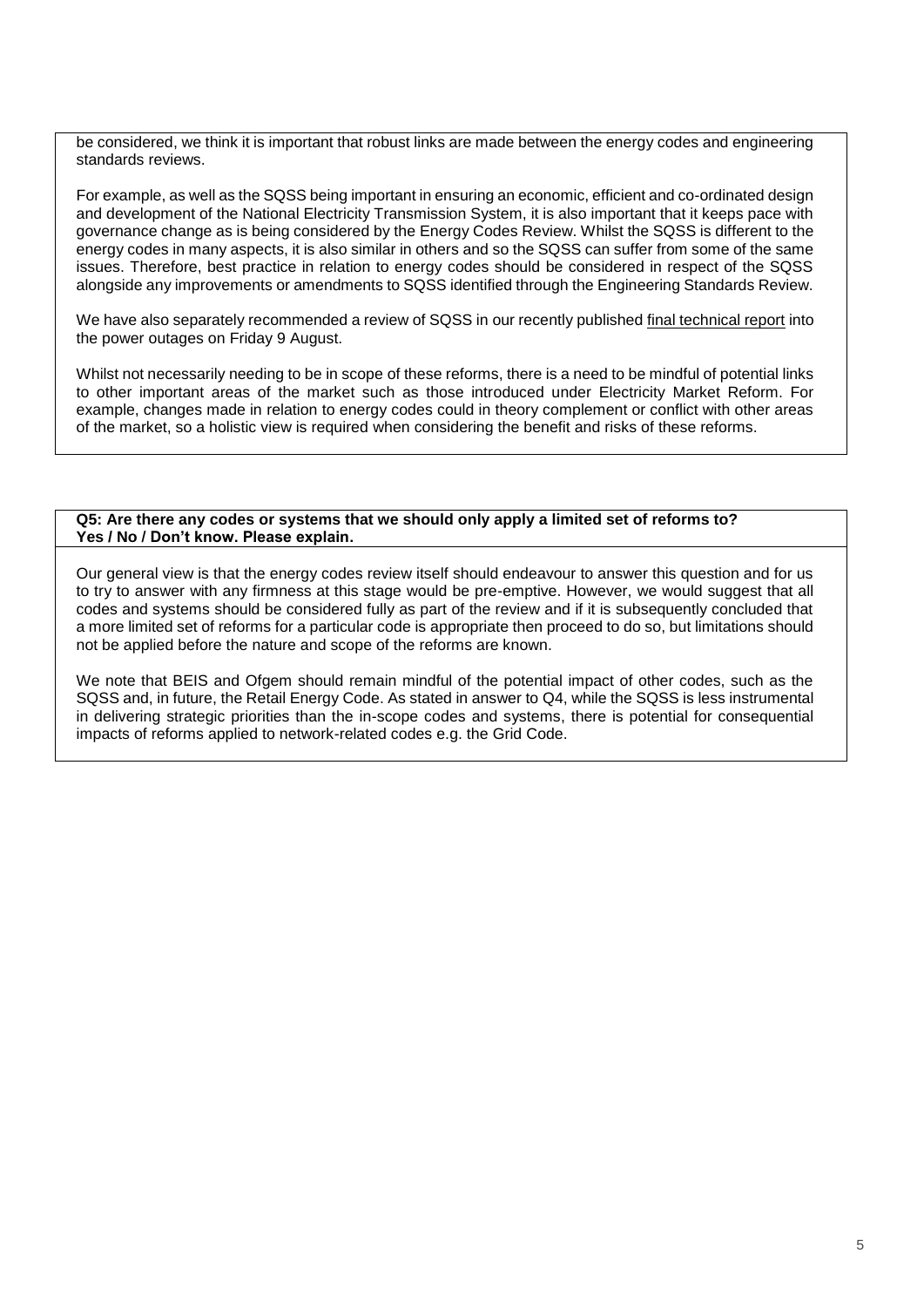## **2 Vision and Options**

## **Q6: Do you agree that the four areas for reform are required? Please provide reasons for your position and evidence where possible.**

In our view the four areas of reform are required and should work effectively to achieve the desired outcomes of the energy codes review. We support the concept of a strategic function and a strategic direction. We can see benefits in a new function setting the direction for strategic change and implementing a delivery plan to provide clear signals to industry about the future direction of code development. Providing a clear strategic direction will better enable industry and code managers to plan their costs, resources and commercial considerations to drive and support strategic change. Moreover, having a long-term strategic direction is an important mechanism for embedding and promoting the interests of consumers as a core driver for change, or at least more than tends to be the case at present.

We agree that empowered and accountable code management and code simplification and (to an extent) consolidation are required as part of a package of reform. These areas have already gained some traction among industry stakeholders and existing code administrators, and it is generally acknowledged that they will play a key role in addressing the problems of the existing industry code arrangements. In our view, an empowered code manager function will create further value for consumers by directly addressing some of the current issues with the energy codes, for example prioritisation and efficient delivery of strategic change. In addition, the function will bring a co-ordinated view of the challenges and priorities across codes to better manage and deliver change that delivers specifically against Government policy objectives, facilitates market development and/or ensures significant consumer benefit.

We support the move to achieve greater independence of decision making in identifying and developing code changes. There is clear benefit in rebalancing decision-making away from industry control to a strengthened code manager function as this will help to speed up the change process and ensure that the right incentives drive code development in line with the strategic direction and overall consumers will benefit. We also recognise and support a need to continue to draw on significant industry input and expertise to help develop code modifications and to engage stakeholders in shaping the sector for the purpose of transparency and industry buy-in to future change.

Rationalisation and simplification of code content and processes will make it easier for any market participant to understand which rules apply to them and to understand what they mean in practice, while some code consolidation has potential to reduce fragmentation and make co-ordinated change easier to achieve. We see these as key reform measures with potential to deliver benefits for improved accessibility and diverse participant inclusion and would in turn complement and support the other proposed areas for reform to deliver on the wider objective of making possible strategic and timely change via a process that is responsive and that works for a large and growing number of market participants.

## **Q7: Do you agree with the two broad models outlined? Please provide reasons for your position and evidence where possible.**

We consider the two broad models presented in the consultation to both be plausible options but in our view Model 1 is preferred. The suitable accountability of the strategic function to another party (i.e. to Parliament, Government or another appropriate body such as Ofgem) will vary depending on who is in the role.

We observe that creating a new governance model will change the way the codes are managed and delivered, and any newly created roles are fulfilled, which can create a risk to the delivery of BAU activities and in flight/future code change. The introduction of a strategic function under Model 1 represents minimum change from the status quo both for the party becoming the Strategic Body, the code manager(s) and other industry stakeholders than under Model 2. Model 1 would likely minimise cost, disruption and risk as transitional arrangements and new entities and structures are put in place. In contrast, Model 2 is a more fundamental change to the current industry model than Model 1 and would involve more challenging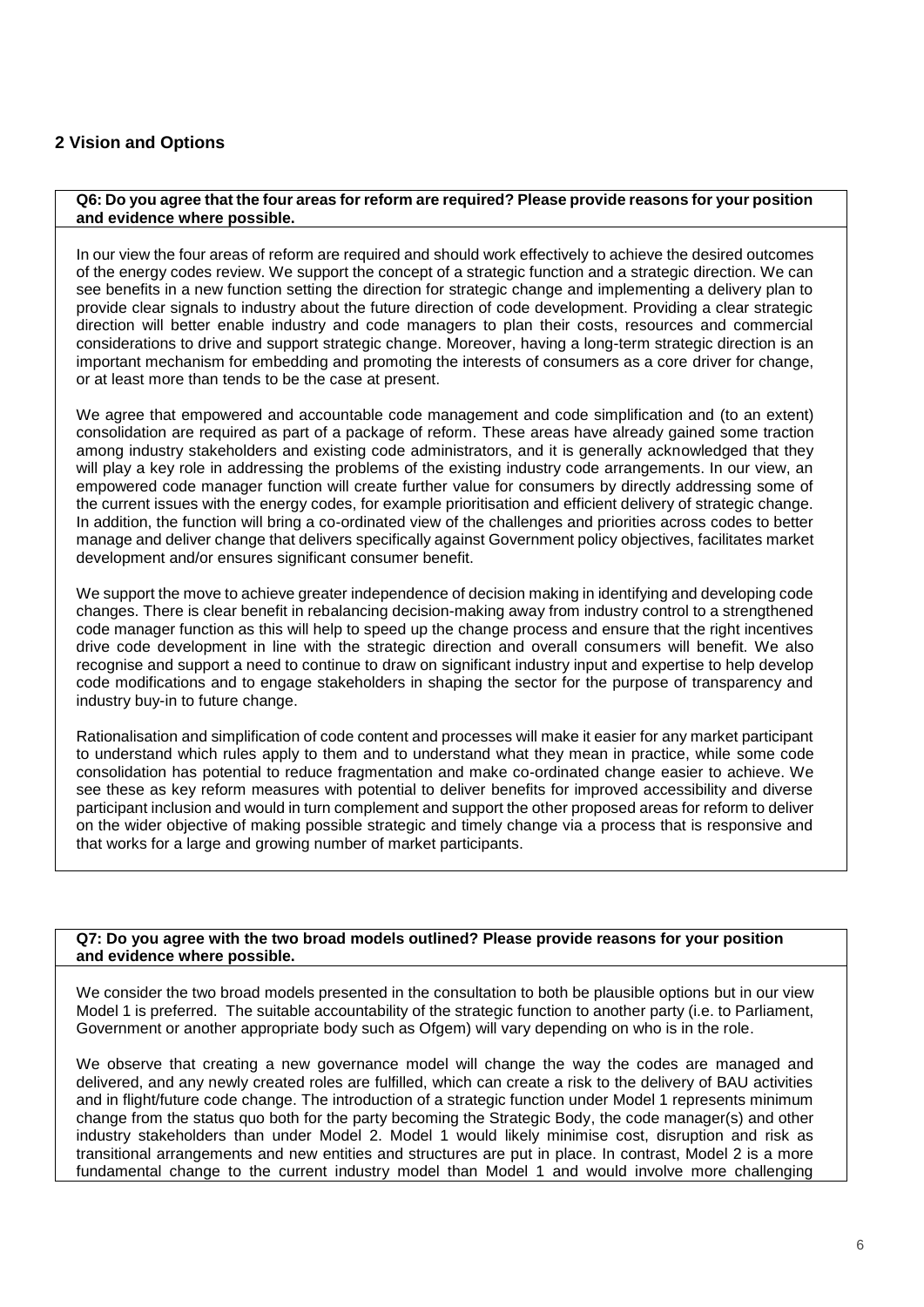implementation and governance arrangements to transition from current arrangements. As such, we believe the organisation who becomes the strategic function, and the wider industry, can transition more quickly to the structure proposed under Model 1, with the same level of value for consumers.

In addition, there is a variation of Model 1 which could also be possible with the Strategic Body being more akin to the previous concept of a Consultative Board and undertaking a more guiding and advisory role with the code managers, although we are unsure whether this model would deliver on the desired outcomes.

## **Q8: Which model do you believe will best deliver on our desired outcomes? Please explain.**

We believe that either model can deliver on the desired outcomes. However, we consider that Model 1 can do so in a much more efficient and timely way than Model 2 as it requires less fundamental reform to establish the Strategic Body and code manager functions. Model 1 would provide clarity of roles and responsibilities better then Model 2, with the Strategic Body as a separate organisation from the code manager(s); this would in turn make it simpler for industry to engage with the strategic and code management functions. In contrast, having the strategic function and code manager function in one single organisation, as proposed in Model 2, has the potential to be more complex and less transparent. Under Model 2 there would also be less constructive tension between the two roles and this could result in less challenge and review on change development and decision-making than under Model 1.

## **Q9: Do you agree with the changes to the role of code signatories we are proposing?**

We broadly agree with the proposed changes to the role of code signatories. As such, we consider that the code manager(s) should not be accountable to industry when it comes to codes and caveat this saying that it remains crucial for industry to still have opportunities to engage in and influence the change process and content of the codes, especially as in many cases much of the content relates to a commercial contract between code parties. It is also crucial that the industry can continue to have a reasonable expectation of code manager performance e.g. in respect of being a critical friend, providing a certain level of engagement on change being developed and customer service.

If the code manager function has responsibility for prioritising whether and how proposed changes are progressed, and the focus will be on changes that link to the strategic priorities, this impacts current Open Governance arrangements. With some decision-making power transferred to the code manager(s), it will be critical that industry stakeholders are still brought in to the change process to feed in their expertise and views and to ensure they feel engaged with the change process. Stakeholder engagement should take place throughout the development of a strategic delivery plan and the rule change process to build stakeholder awareness and provide an opportunity for meaningful input to inform development and decision-making, whilst ensuring transparency and industry support for changes brought forward by the code manager. In addition, there is a view that the current process reduces the potential for legal challenge as industry has at its disposal appropriate mechanisms to influence change and clear routes to challenge decisions without frequent recourse to Judicial Review or the CMA. The codes, notably the DCUSA and CUSC, are akin to multi-lateral commercial contracts and, as such, it is important that industry retains the ability to influence change and appeal code manager decisions at a 'local level' i.e. Ofgem or, if not Ofgem, the Strategic Body.

We continue to see a role for code panels but as an elected group including independent and consumer representatives in a role to advise on and impartially review code change decisions, where the proposed change is complex and/or contentious, as well as to challenge and review the performance of the code management function. It is important that independence and diversity of panel members remains an objective when electing or appointing panel members. We think all panel members should be remunerated for their time and expertise in support of the code manager and the wider governance arrangements to ensure equitable treatment for panel members.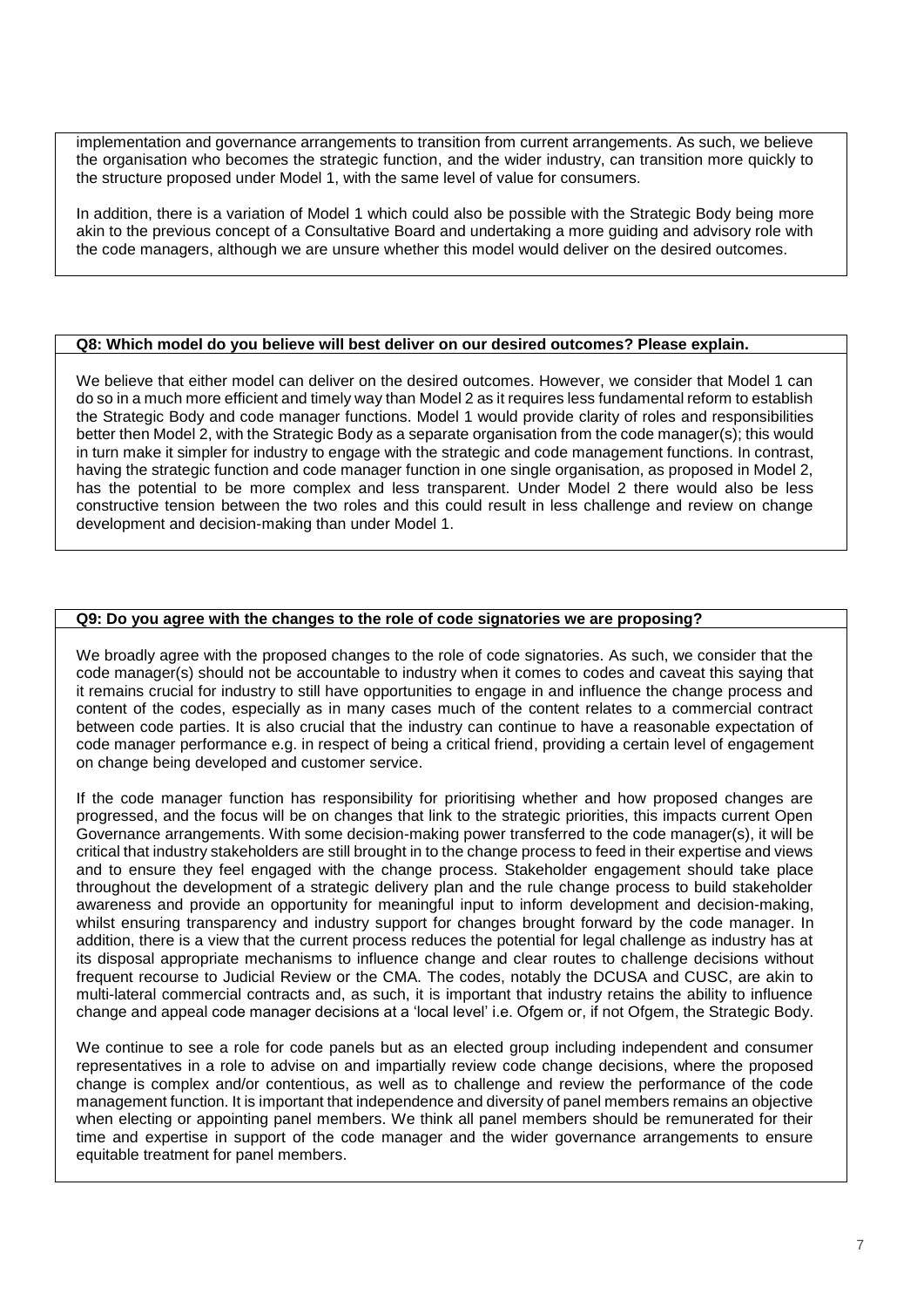## **3 Providing strategic direction**

**Q10: Do you agree there is a missing strategic function for codes development in the energy sector and that introducing a strategic function with the responsibilities outlined in chapter 3 is the best way to address the lack of strategic direction? Yes / No / Don't know – Please explain.**

## **Who is best placed to fulfil the strategic function and why?**

We agree that a strategic function is missing and introducing one is an effective way to address the lack of strategic direction, if it is appropriately designed, funded and governed.

At present, there is no single overarching strategic plan related to energy codes for addressing the challenges and capturing the opportunities for the energy sector of the transition to a flexible, low carbon system. Introducing a strategic function to provide a clear strategic direction and accountability for outcomes will assist Government, Ofgem and industry to make more informed decisions and adapt more quickly to change, at a time when the sector faces many uncertainties and drivers of change.

The strategic function should endeavour to understand the impact on the sector of policies both inside and outside of the energy market, such as emissions reduction policies, and to observe developments in other sectors and highlight any issues to help promote integrated and consistent policy outcomes where possible. For instance, the current system is arguably missing strategic direction in respect of electric vehicles (EVs) where the Electric Vehicle Energy Taskforce, formed at the request of Government, is progressing and open governance is resulting in some EV-related code modifications, but there is no overarching strategic direction or programme in respect of the energy codes and future changes related to the expected mass take up of EVs in future.

While the strategic direction for the development of codes should be set in line with established policy decisions made by Government, we consider that it is important to also feed in a 'bottom up' view of what industry and consumers want, and need, when setting the strategic direction and delivery plan. We discuss this point further in response to Q11 and Q12.

We consider that either Ofgem or a newly created independent body are well-placed to perform the strategic function and fulfil the role of the Strategic Body or Integrated Rule Making Body, but we recognise that for either party to take on this role it would require substantial change, including suitable funding and governance arrangements to allow them to design and implement the correct structure and ensure the right skills, knowledge and capabilities are in place.

## **Q11: Do you agree with the objectives and responsibilities envisaged for the strategic function, and are there any additional objectives or responsibilities the strategic function should have?**

We broadly agree with the objectives and responsibilities envisaged for the strategic function; they align to the stated purpose of the strategic function and the outcomes it is expected to facilitate. The objectives and responsibilities are comprehensive in scope and should ensure that the interests of competition and consumers are always positioned as the key drivers of future code development and strategic change.

We suggest that the strategic function may benefit from having responsibility to undertake a periodic review (e.g. annually) of the performance of code governance arrangements and the strategic direction process. Additionally, consideration might also be given to the strategic function (and code managers) having the power to place certain requests upon market participants such as the provision of data in the event of a Request for Information. We understand that this relationship between the code manager and industry is currently being considered as part of the Retail Energy Code and it could possibly help to inform the equivalent relationship between the Strategic Body and the code manager(s).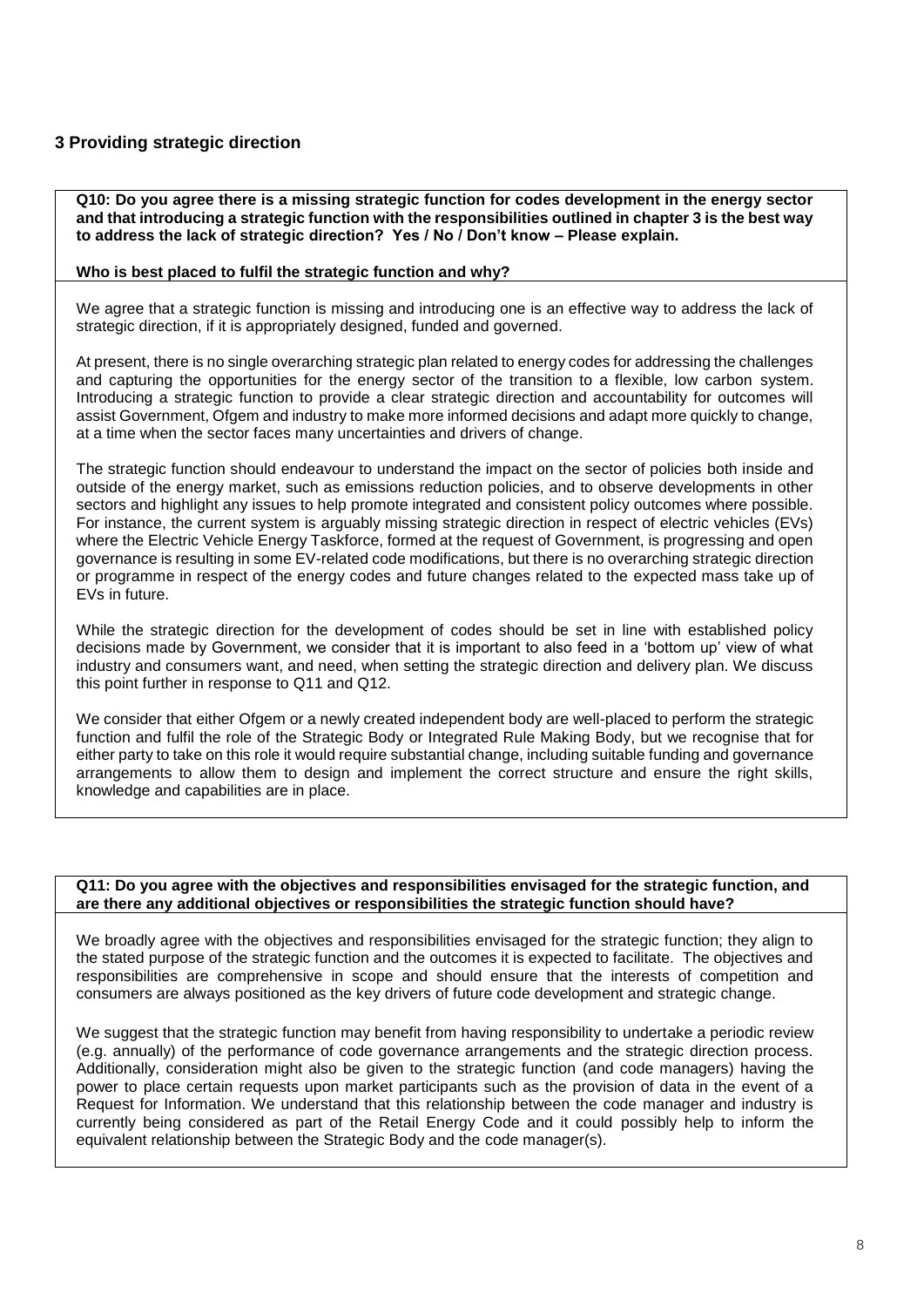In relation to decision-making and the approval of significant modifications we suggest that the remit of the code manager(s) and the Strategic Body and Ofgem (should Ofgem not be the Strategic Body) need to be reviewed to ensure the appropriate decision-making and appeals routes are put in place. If Ofgem was not the Strategic Body then it is worth considering whether some decision-making should remain with Ofgem, based on recommendations from the Strategic Body e.g. for more significant and fundamental changes.

If the role of code signatories changes in line with the current proposals, then we would again emphasise the importance of actively engaging with stakeholders and seeking out those parties who do not ordinarily engage to ensure an appropriate level of engagement with industry throughout the code change process.

## **Q12: How may this new function potentially impact the role and responsibilities of other parts of the frameworks. Do you foresee any unintended consequences?**

We see there is potential for impacts to all market participants in terms of significant process and structural changes and higher-level accountabilities; this impact will be greater under Model 2 than under Model 1. However, having clearly defined roles and responsibilities in place should make it easier to signpost market participants when they are seeking guidance and support in relation to specific topics.

Existing code administrators could be affected if there are either fewer or more of them in the future, while market participants ability to raise changes may in some cases be reprioritised if proposed modifications do not sufficiently link to / facilitate the priorities set out in the strategic direction.

We foresee an unintended consequence should there be too much top-down control over the future direction of the codes as this could prove to stifle innovation and bottom-up change, driven by market participants. Thus, it is important to retain scope for incremental change to be incorporated alongside strategic change, and whilst the code manager should be ultimately accountable to the strategic function there needs to be flexibility for them to remain independent and autonomous in the day-to-day delivery of their responsibilities, including being a critical friend in accordance with CACoP. This point also applies to the Strategic Body, which should be autonomous and independent in their role to deliver upon the agreed strategic direction.

The potential for unintended consequences is also in part linked to the breadth and scope of the strategic function's responsibility. As noted in our response to Q10, the focus of the strategic function needs to be wider than the energy codes. Government policy on energy might itself extend further than just energy and touch upon or impact issues related to data protection and transport, for example. There may also be a need for consideration of other linked elements which are not directly in scope for the strategic function, such as any conflict or commonality between energy codes and the Capacity Market Rules and Regulations, etc.

## **Q13: What are your views on how the strategic direction should be developed and implemented (including the option of establishing a strategy board to aid engagement)?**

In our view, it would be preferable for the strategic direction to be communicated in a formal publication from Government that provides clarity and specific information to the strategic function and therefore minimises any potential for ambiguity and/or misinterpretation. However, we note that there is a balance to be struck and would suggest that the formal document provided to the strategic function, which details the strategic direction, should not be overly prescriptive; it should focus on the desired outcome rather than the solution and steps to getting to that outcome.

We would also highlight that reaching net zero emissions by 2050 is broader than energy so the strategic function should therefore also monitor and take in to account policy developments external of the energy sector when supporting the setting of the strategic direction. If so, this suggests that the formal publication, whilst being specifically related to the development of the energy codes, will need to be mindful of developments in other sectors.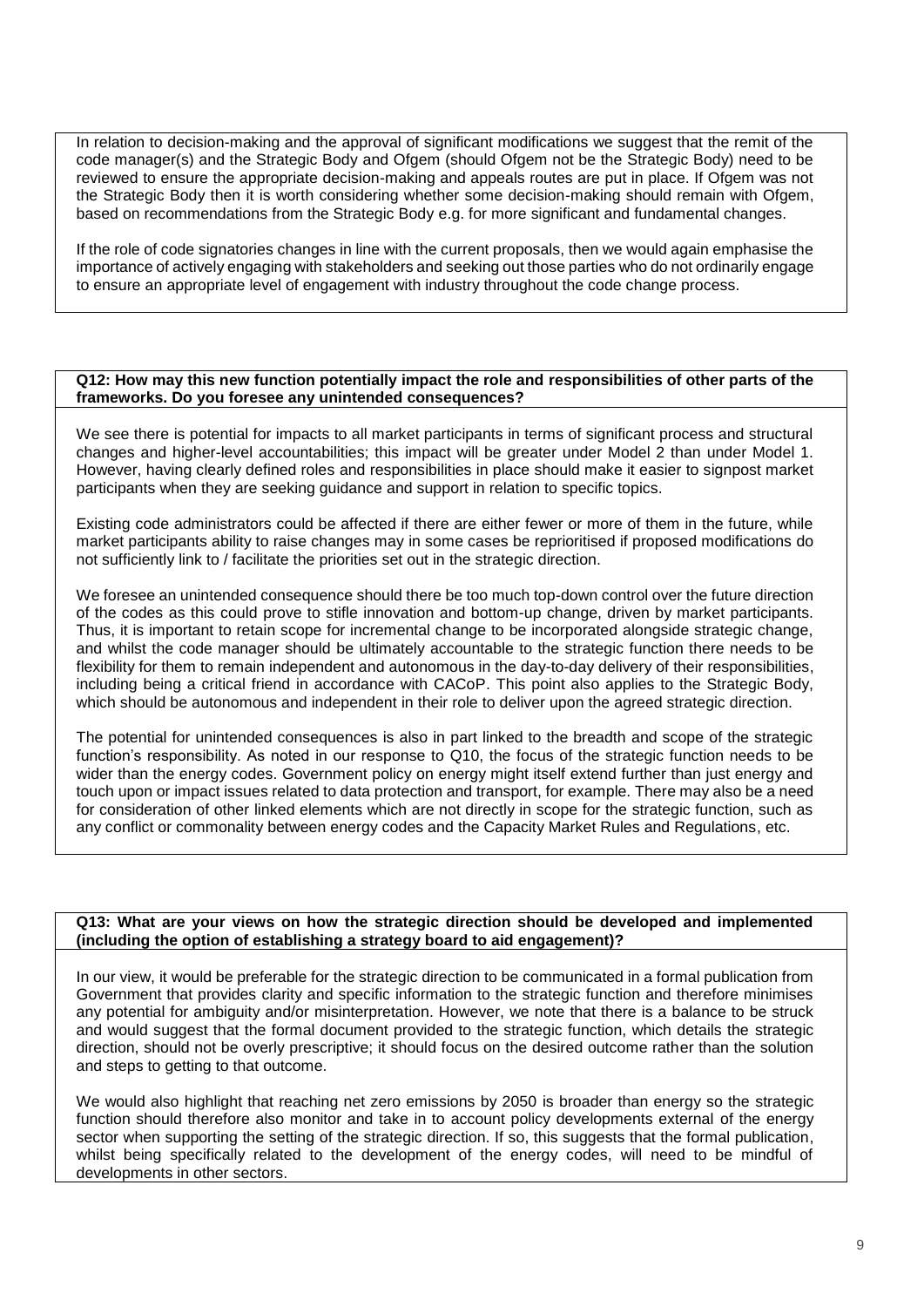We believe that code signatories and market participants should have meaningful input in the formation of the strategic direction, so we are supportive of a collaborative and transparent approach to the development of it that includes appropriate consultation with stakeholders and we believe this is important to ensure the resultant set of strategic priorities deliver on the important/necessary policy and wider market development changes. On this point, we feel that it is important to have a formal consultation period for the strategic direction (i.e. similar to the Ofgem Forward Plan) so that stakeholders have equal opportunity to engage in a transparent process. Wider engagement should also take place outside of the formal consultation period.

There may be merit in exploring the option of establishing a cross-industry strategic panel or board, within the strategic function, to aid engagement and decision-making, but first more work is required to understand the potential remit, responsibilities and composition of such a panel/board. It would be important to strike the right balance in terms of representation from relevant bodies and SMEs and to ensure transparency around the work and outputs of the panel/board. The panel/board would also help to mitigate concerns about a single entity holding too much power over decision-making. For example, this panel/board could have some responsibility in respect of challenging the strategic function on delivery of their roles and responsibilities.

**Q14: Do you think the scope of the strategic function should be limited to taking account of the Government's vision for the energy sector and translating it into a plan for the industry codes framework, or are there other areas it should address (e.g. impact on vulnerable customers)? Yes / No / Don't know. Please explain.** 

We believe that the strategic function should be concerned primarily with translating the Government's vision for the sector through the strategic direction into a delivery plan for the energy codes. However, the energy sector does not operate in isolation, so it would be sensible, when setting the strategic direction for the strategic function to be aware of and take in to account developments and policies in other sectors which may have cross-sector impacts and/or interdependencies. Areas not specific to the energy sector that the strategic function should be mindful of include, but are not limited to:

- The impact of change on vulnerable customers;
- Industrial Strategy;
- Clean Air and Clean Growth;
- Zero net carbon emission targets; and/or
- Electric Vehicle Energy Taskforce.

The strategic function will also need to be clear what other policy areas and changes should be taken in to account when delivering the strategic direction so, for example, if there was an impact to vulnerable customers to be considered in the development and delivery of change then this should be stipulated clearly within the accountabilities of the strategic function as proposed under Section 3 of the consultation. It is also important for the strategic function to remain mindful of these broader areas to ensure that the energy system itself, and the associated code framework, does not in any way block or impede the success of other policy changes and outcomes. This is also important to ensure the strategic function is correctly resourced.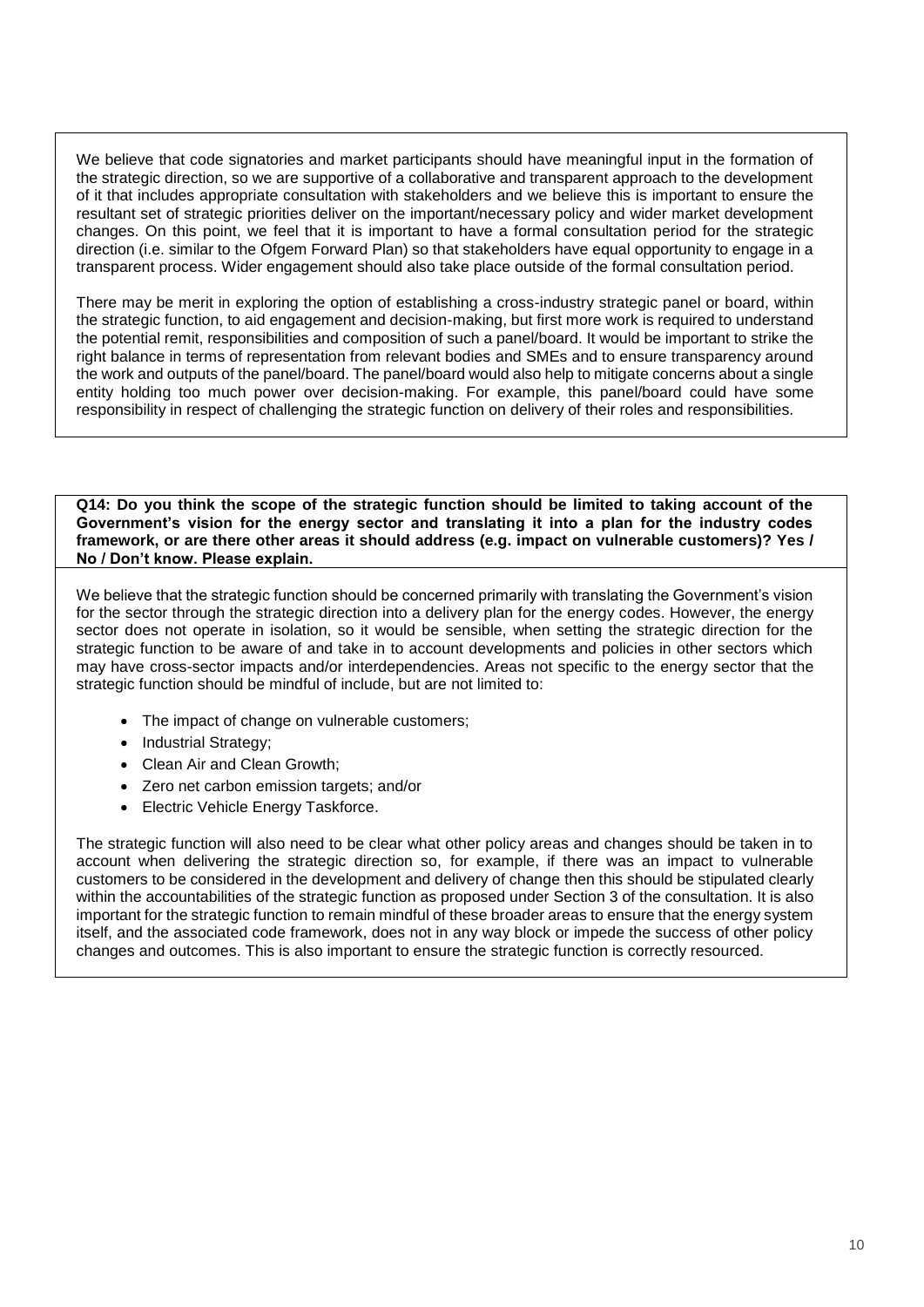## **4 Empowered and accountable code management and independent decision making**

**Q15: Do you agree that in addition to the current responsibilities that code administrators have, that the code manager function should also have the following responsibilities?**

**a. identifying, proposing and developing changes (analysis, legal drafting etc.), including understanding the impacts;**

- **b. making decisions on some changes, or making recommendations to the strategic body; and**
- **c. prioritising which changes are progressed.**

## **Yes / No / Don't Know. Please explain.**

We agree with the additional code manager responsibilities identified as these cover the key elements that differentiate an empowered code manager from the existing code administrator function. We note that these responsibilities broadly align with the potential characteristics of a code manager developed and tested as part of our RIIO-2 stakeholder engagement on the role a code manager. Under RIIO-2 we will seek to become a code manager for our existing codes, as part of an ambitious code transformation programme. As a code manager, we want to create further value for consumers by addressing some of the current issues with the energy codes, as identified in the consultation document, and we believe this can be achieved in the following ways:

- more explicit powers to prioritise incremental code change, rather than the Panel making such decisions, and with powers to raise incremental and strategic code changes;
- more explicit powers in respect of the change process e.g. to set timescales on a case-by-case basis, more control over Working Groups and report content;
- greater emphasis on engagement with wider stakeholders outside of the Working Group process to counter-balance the additional powers;
- more ownership of the actual code content i.e. proactive projects relating to codes to rationalise, harmonise and simplify content, and to streamline the code change process:
- smarter use of technology (e.g. code digitisation/digitalisation to tailor online information to customer groups), improved information management and communication channels and a more user-friendly and accessible website; and
- better user guidance and supporting documentation as self-serve, but a service-focused and wellresourced team available as a critical friend where stakeholders so require.

The power to raise changes and to prioritise modifications is important if the code manager is to proactively drive code development, deliver on the strategic direction and maximise consumer benefit. We believe that greater empowerment to make decisions is necessary if the code manager is to oversee an agile and responsive code governance framework and facilitate change more effectively than the present system. For example, the code manager will be best placed to prioritise change in the first instance, based on their independent assessment of the strategic relevance of the modification and the expected market and consumer benefits. We note that consideration would need to be given to how the code manager would assess consumer benefit when prioritising change. It is expected that the code manager role includes analysis to support code modifications, with the focus being on assessing and driving consumer benefit, and this activity is appropriately funded in line with agreed funding arrangements. In respect of decision making, further thinking and clarity is also required on the potential circumstances and criteria used to determine whether the decision on proposed code change should be delegated, or not, to another body (i.e. the Strategic Body or Ofgem) or industry.

As an example of how prioritisation can work, we would highlight the current approach used in the CUSC and Grid Code, which was introduced to help ensure key changes were being driven forward. The move to prioritisation was against a backdrop of increasing numbers of new CUSC and Grid Code modifications being proposed - e.g. 17 CUSC modifications were proposed in 2015, rising to 21 in 2018; 2 Grid Code modifications were proposed in 2015, increasing to 11 in 2018. It was recognised (and still is) that the growing volume of modifications across both codes places a significant resource burden on industry parties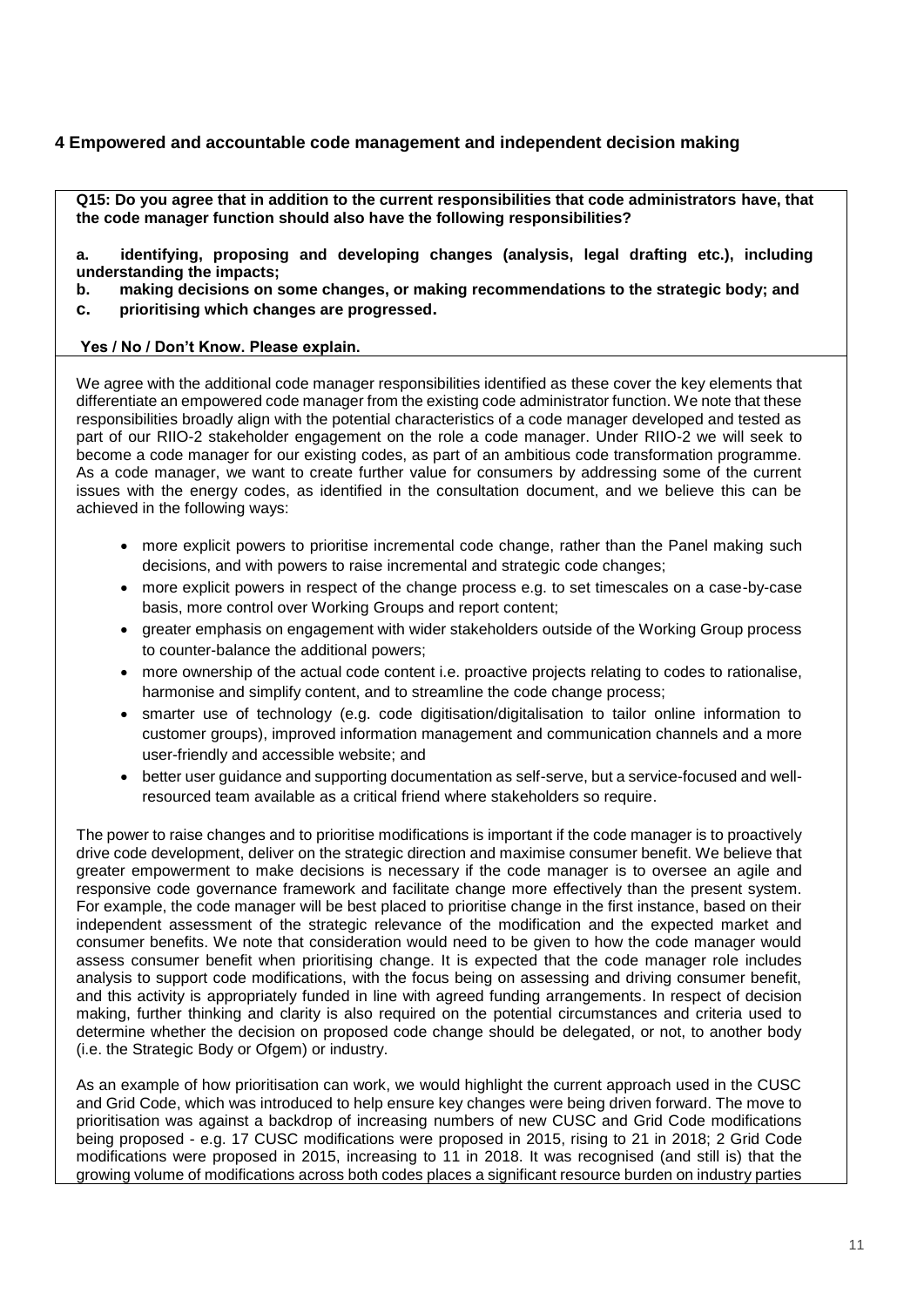who wish to participate in the change process and attend Work Groups for example. Decisions on priorities are facilitated and agreed by the respective Panels for each code. In reaching a determination, the panel considers the complexity, importance and urgency of each modification on its own merits; this approach is covered in the governance rules of the respective codes. Prioritisation and evaluation of all modifications is a standing agenda item at each panel meeting. The process is designed to be agile and to provide industry with transparency on the decisions made by the Panel.

Whilst supportive of the need to engage industry in the change process, we believe that Work Groups, as currently codified, are no longer the most effective or efficient means of bringing industry expertise and views in to the process. In our capacity as code administrator we have experienced recent issues with Work Group quoracy, where the minimum number of industry participants required by governance cannot be reached and Work Group meetings are subsequently deferred until quoracy can be met. There are potentially more agile ways to achieve the same outcome as having Work Groups in the current system. For example, an 'on-call' group of experts made available to the Code Manager to offer advice and expert input to support with more complex or contentious modifications; we understand this arrangement is currently being considered as part of the development of the Retail Energy Code.

Finally, we would also reflect on the lessons learned from our Code Administrator 'Customer Code Change Journey' and the actions we have since taken to deliver on our [Code Administration Improvement Plan,](https://www.nationalgrideso.com/eso-code-administrator-improvements-page) which forms part of the overall ESO Forward Plan 2019-2021. The improvements have focused on providing all market participants with accessible and easy to understand guidance related to the governance process and modifications, and are an indicator of some of the benefits that a future code manager can deliver, such as:

- a code manager approach to facilitating code change acting as a critical friend, providing legal text and modelling support;
- support to new entrants and smaller market participants providing FAQs, webinars on the governance process and a regular improvements newsletter;
- provision of strategic input on the prioritisation of future changes within codes;
- deliver an efficient code change process with robust reports for the Authority; and
- a modification tracker and horizon scanning to provide a transparent view of potential code changes across CUSC, Grid Code and STC.

## **Q16: What is the best way to ensure coherent end-to-end changes to the codes and related systems? For example, is it through having end-to-end code and system managers?**

There are benefits and drawbacks to each of the potential options for ensuring coherent end-to-end changes to the codes and related systems. We think that having flexibility in how end-to-end changes are made is possibly the best approach. Therefore, have end-to-end code and system managers where it makes sense to do so and have separate functions if this is shown to beneficial. Each code and system should be considered on a case-by-case basis and the flexibility to have an end-to-end code and system manager (or not as the case may be) should be retained in the future governance arrangements.

## **Q17: Should the approach differ on a case-by-case basis (i.e. depending on the code or system in question)? Yes / No / Don't know. Please explain.**

Please see our response to Q16.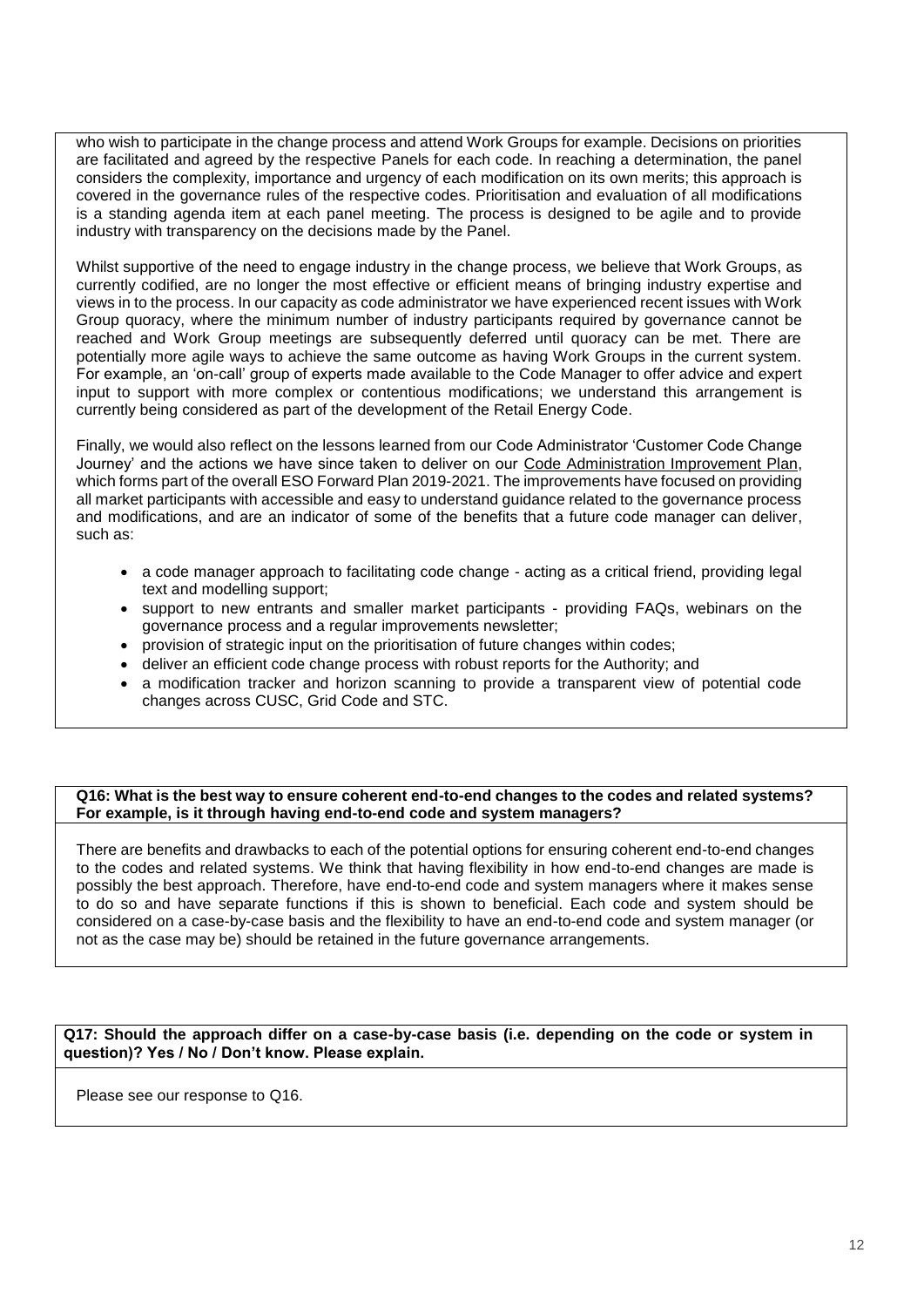## **Q18: Do you agree that the code manager function should be accountable to the strategic body and that this should be via a licence or contract? Yes / No / Don't know. Please explain.**

Under Model 1 we consider it appropriate for both the Strategic Body and code manager(s) to be licenced by Ofgem. The Strategic Body licence should include a responsibility to oversee the code manager(s) and deliver the strategic direction, whilst the code manager(s) licence should give reference to their accountability to the Strategic Body and to furthering the delivery of the strategic direction. In a scenario where the Strategic Body is Ofgem then it may be appropriate that the Strategic Body is accountable to but independent from Government, with the code managers being licenced by Ofgem. Under Model 2, if the IRMB is a newly created independent body we consider that it should be licenced by Ofgem, with the option to sub-contract for the code management function. Alternatively, if Ofgem were to fulfil the IRMB role then we believe it should be accountable to but independent from Government.

## **Q19: Are there more effective ways that the code manager function's accountability to the strategic body could be enshrined other than in a licence or contract? Please explain.**

Noting our views provided in response to Q18, we do not have any alternative suggestions on how the code manager function's accountability to the Strategic Body could be enshrined other than in a licence or contract.

## **Q20: Do you agree that we should not consider further a model whereby the code manager function is accountable to industry? Yes / No / Don't know. Please explain.**

We agree that further consideration of this model is not necessarily warranted, based on the rationale provided in the consultation document. Making the code manager function accountable to the industry would appear counter-intuitive, given the drive to move towards more strategic change driven by Government priorities and increased independence of decision making throughout the change process. That said, it is not unreasonable - potentially via CACoP - to establish a set of industry expectations or service level principles for how the code manager(s) should conduct its work and which would enable industry to still hold them to account for delivery of core obligations such as proactive engagement and acting as a critical friend, etc.

## **Q21: Do you have views on whether the code manager function should be appointed following a competitive tender process or other competition? Yes / No / Don't know. Please explain.**

We think a competitive tender process to appoint the code manager function could possibly have some benefits, but more detailed thinking is first required to understand the potential value of such an approach would deliver as there are also risks associated with these proposals and so we have some concerns. First, we would ask for further clarity on what a competitive tendering model, or other competition, might look like to help inform our views. For example, it would be helpful to know the proposed duration of the contract or licence period as this will have cost and system implications i.e. transitioning between tenure periods where an incumbent is unsuccessful. We suggest that careful consideration needs to be given to how the tender process itself would be facilitated. A robust criteria and assessment process would be required, with transparency around the criteria and how it is fairly applied.

If the code manager function is appointed via a competitive tender process, then we would caution against cost being the key driver for a successful bid. Lowest cost is not necessarily the right thing for this function since expertise, knowledge and skills are needed to fulfil the role. We believe that competition should not be solely about driving down cost but rather should be about adding expertise and value, meaning greater weight should be given to a bidders' ability to drive innovation, consumer benefit etc. The code manager(s) has an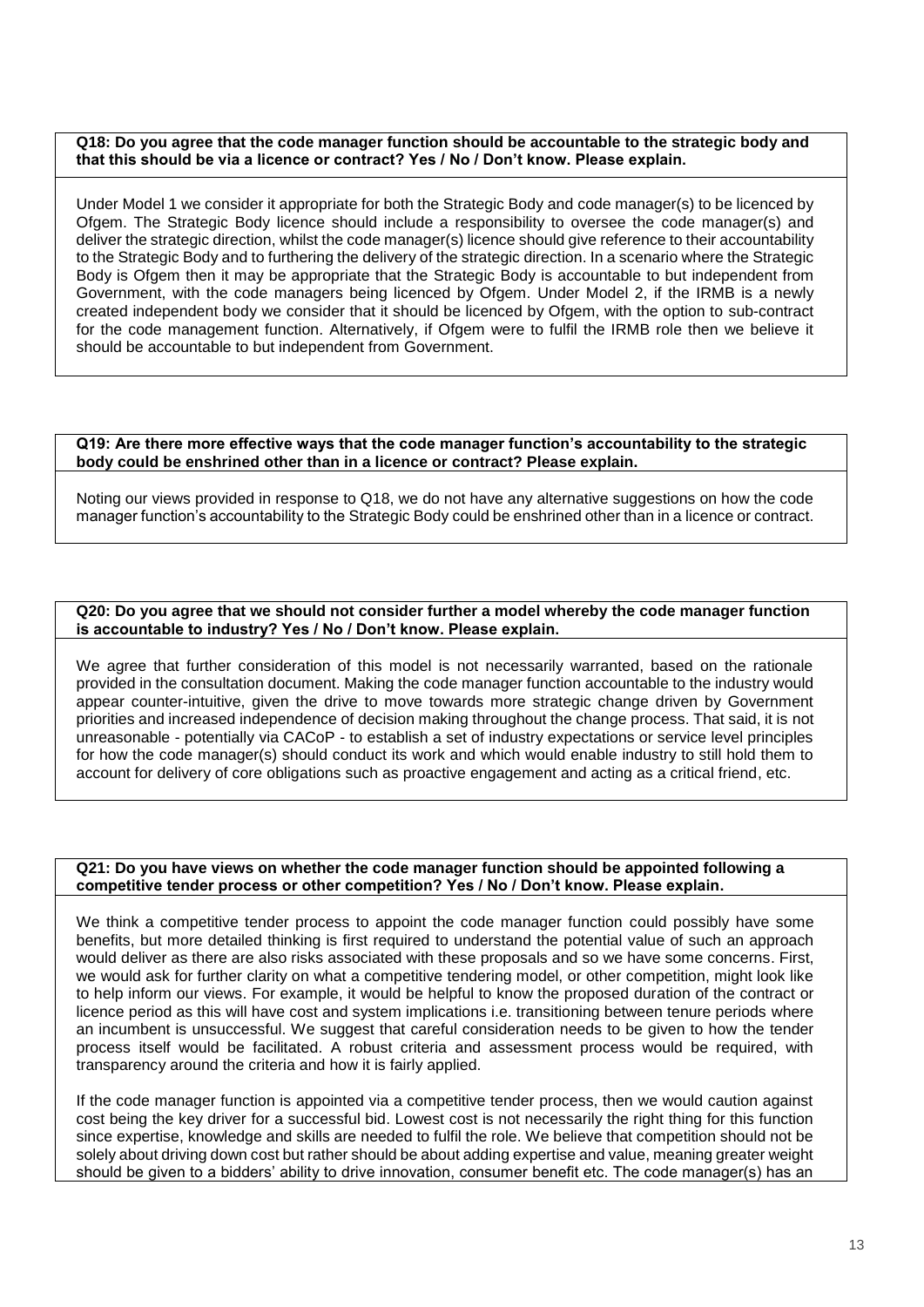opportunity to add significant value to the industry compared to their direct costs. We consider the ESO continues to be the best placed to be a code manager for our existing codes because our expertise in this area allows us to add significant value at a reasonable cost.

We would also caution that how best to appoint the code manager(s) is partly contingent on what the future number and structure of the codes will look like (i.e. approach to consolidation). It may be more prudent to run a tender process for codes where the Code Administrators are not currently 'transitioning' to the role of the code manager for the codes they administer in the current governance framework. However, should the code structure be subject to significant change, there may be different skills sets required to undertake the code manager role, meaning different parties to now may be best placed to take the role and a competitive process would be preferable to ensure appointing the most suitable party for a consolidated code.

**Q22: Do you think the code manager function should be established by the strategic body creating a body or bodies? Yes / No / Don't know. Please explain. If the code managers were established in this way, would we need to consider any alternative approaches to funding or accountability? Yes / No / Don't know. Please explain.**

As our preferred approach (as per our response to Q18) is generally licenced code management, we feel that if competition in code management were to be progressed it would be prudent for Ofgem to retain accountability for tendering and appointing the code manager(s). An alternative option would be for Ofgem to create or designate a body to become the code manager(s) based on demonstration of suitable skills and experience, for example.

**Q23: In terms of establishing/choosing the code manager function, do you agree that we should not consider further:**

**a. requiring an existing licensee to become the code manager; and/or**

**b. requiring a licensee (or group of licensees) to create the code manager?**

**Yes / No / Don't know. Please explain.**

In response to a) we partly agree since the existing pool of code administrators provide a range of suitably experienced and skilled organisations to bid for a code manager role if competition were to be progressed. However, as there are already licenced code administrators (e.g. ESO) those parties should not be prohibited from continuing to be a code administrator due to them being licenced. With appropriate controls in place it could be possible for a licensee which is not currently performing a code administration role to do so in future, but this would require further consideration in respect of governance.

In response to b) we agree as these arrangements would dilute accountability for the code manager(s) and it is, therefore, preferable that the code manager is accountable to the Strategic Board, and/or Ofgem via a licence, rather than to a group of other licensees.

**Q24: What would be the most effective way to ensure the code manager function offers value for money (e.g. through price controls or budget scrutiny)? More broadly, what is the right incentive framework to place on the code manager function? Please explain.**

We believe that both price controls and budget scrutiny can provide a suitable route to ensure value for money so long as there is a good balance between scrutiny and sufficient flexibility. Such controls can set a clear framework for funding activities and include a strong incentives framework to drive the right behaviours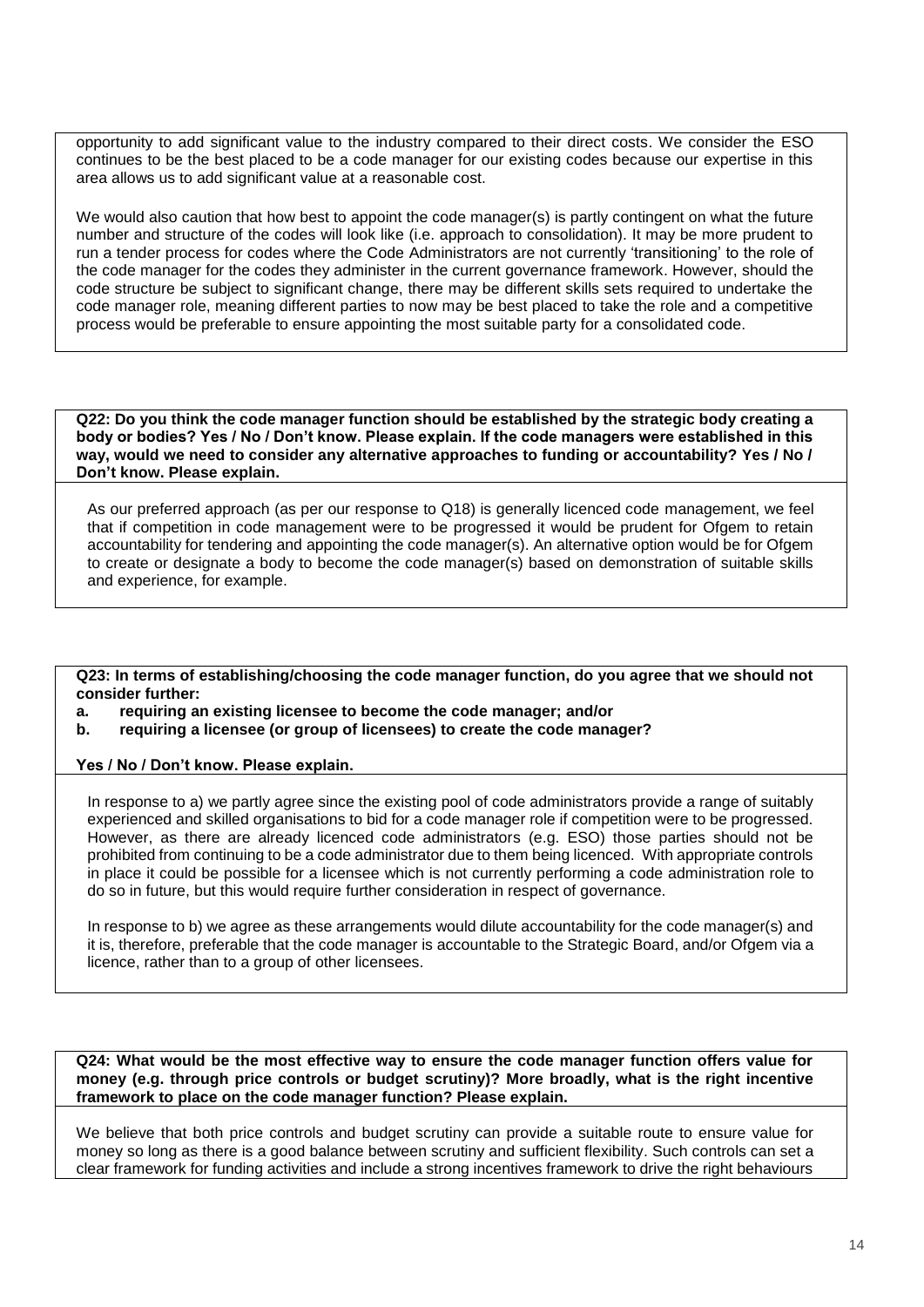and outcomes to deliver for consumers. We note that code administration at present is characterised by inconsistent approaches to funding arrangements.

As we have highlighted in our response to Q21., funding arrangements under a price control would need to recognise the core responsibilities of the code manager beyond simply delivering outputs at the lowest cost.

We are of the view that any parties undertaking the role of code management should face either comparable price control arrangements or (more likely) be driven by similar principles to those arrangements e.g. efficient cost pass-through with margin and incentives underpinned by a licence. It is important to recognise that the activity of code management requires an appropriate balance of risk and rewards; this consideration will be equally relevant to any other party undertaking this role in the future.

Incentives are an important element of the regulatory framework, driving behaviours and performance to deliver additional benefit for consumers. We agree that an incentive framework should be in place for the code manager function to encourage the party to take appropriate risks and innovate to deliver benefits beyond the baseline.

It is important that the incentives framework sets out clear and aligned performance expectations and evaluation criteria to give greater certainty and to allow understanding of what excellent performance looks like. Incentives should be tailored to the type of activity. We would therefore suggest that a combination of shorter-term, mechanistic incentives and longer-term, principles-based incentives should be matched by the potential upside and downside of the incentives. Short-term mechanistic incentives are better suited to a symmetrical incentive with upside and downside. For medium or long-term activities, we propose that an upside only incentive is more appropriate, as the existence of a penalty may drive risk averse behaviour and have an overall detrimental effect on consumers. We note that these are proposals that Ofgem outlined in its recent consultation of potential changes to the ESO incentive scheme for RIIO-2.

It would be beneficial to have further clarity on what kinds of behaviours and improvements in performance BEIS and Ofgem are looking to encourage. Nonetheless, we would suggest a principles-based incentive framework, linked to the key roles envisaged for the code manager(s). Indicative options for the principles might include: (1) prioritise strategic code change, taking in to account consumer impacts and benefits for market developments; and (2) drive overall efficiency and transparency in the change process, ensuring stakeholders are sufficiently engaged.

We also note some broader observations and important points for further consideration when developing the incentive framework:

- incentives should have a clear success criterion;
- they should be focused on areas where the code manager can deliver the most additional benefits for consumers; and
- the funding model and incentives framework have a combined effect in driving behaviours. As such, they should be developed in parallel to ensure an overall coherent framework.

We are currently responding to Ofgem's August RIIO-2 consultation on the design of the ESO's incentive scheme. Our response will be submitted on 25<sup>th</sup> September 2019 and will contain further detail on our view of an appropriate incentives framework for the ESO.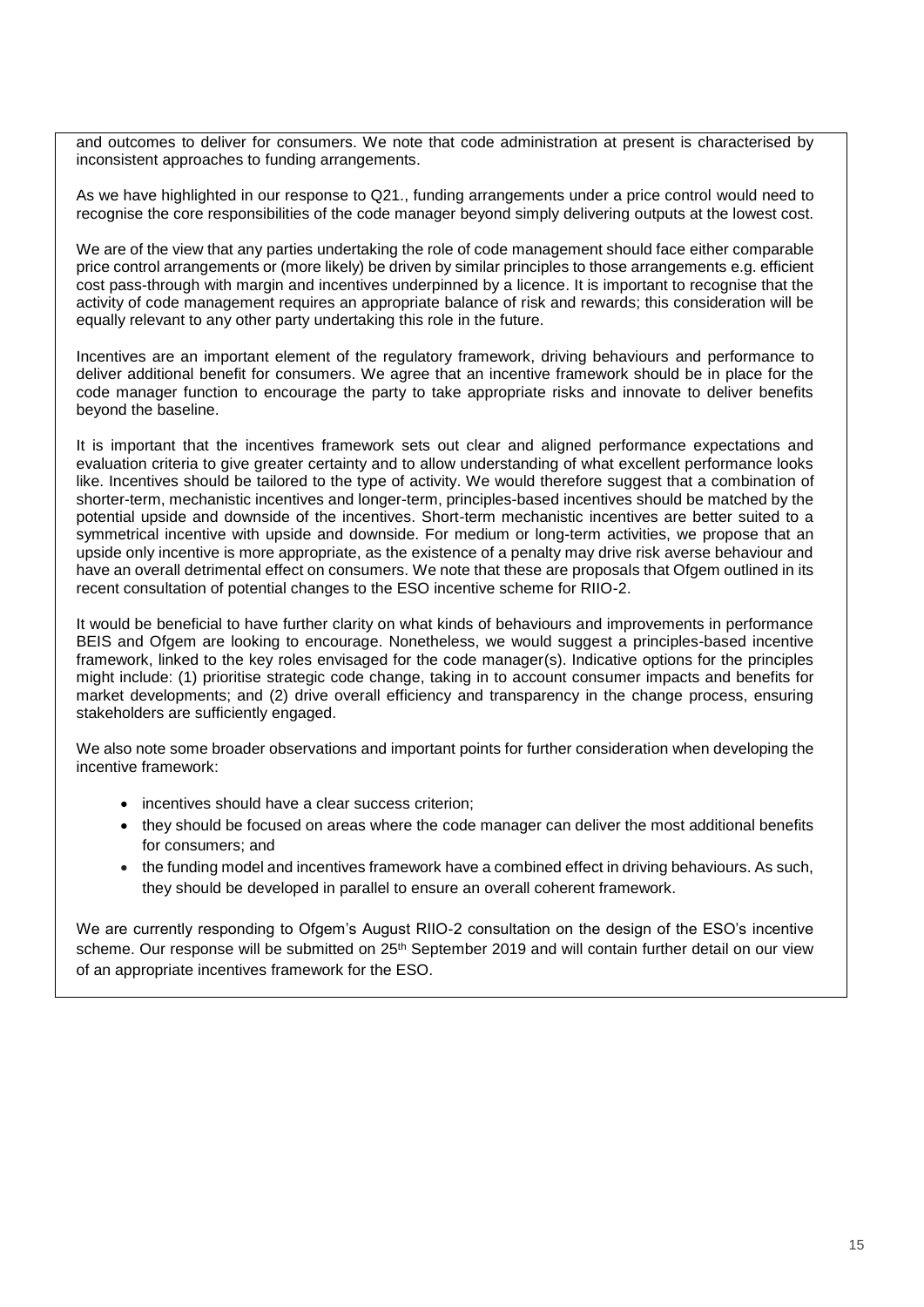**Q25: Are there any factors that:**

**a. would stop parties (incl. code administrators) from becoming a code manager?**

**b. should prevent parties from becoming a code manager (e.g. do you agree that licensees should not be able to exercise control of the code managers)?**

We believe that the following factors may prevent parties, inclusive of existing code administrators, from becoming a code manager:

- a lack of depth and breadth in knowledge and capability;
- licence change, or at least code change, will likely be required to facilitate the transition;
- inappropriate funding and governance arrangements which do not adequately support an effective transition to the role; and
- gaps and/or limited knowledge of the code(s) and associated governance arrangements would impact the Code Manager's ability to identify, assess and prioritise both incremental and strategic change that delivers value for industry and consumers; the code manager(s) would be expected to have substantial knowledge to build confidence and trust in their decisions.

## **Q26: How should the code manager function be funded (e.g. through licence fees or by parties to the code(s) )?**

We broadly favour the code manager function being funded by parties to the code(s), but caution that further consideration will be needed to explore and determine the practicalities of such an arrangement. For example, how would costs be apportioned amongst code parties and would there be additional charges (e.g. fees to net off the code manager costs for non-code parties when they are raising changes). In addition, for any future dual fuel codes there will need to be careful consideration of funding arrangements for the code manager function in respect of which costs are attributed to gas and which are attributed to electricity. For example, it would not seem appropriate to potentially recover code manager(s) costs solely from one fuel when the 'service' is also provided to the other one.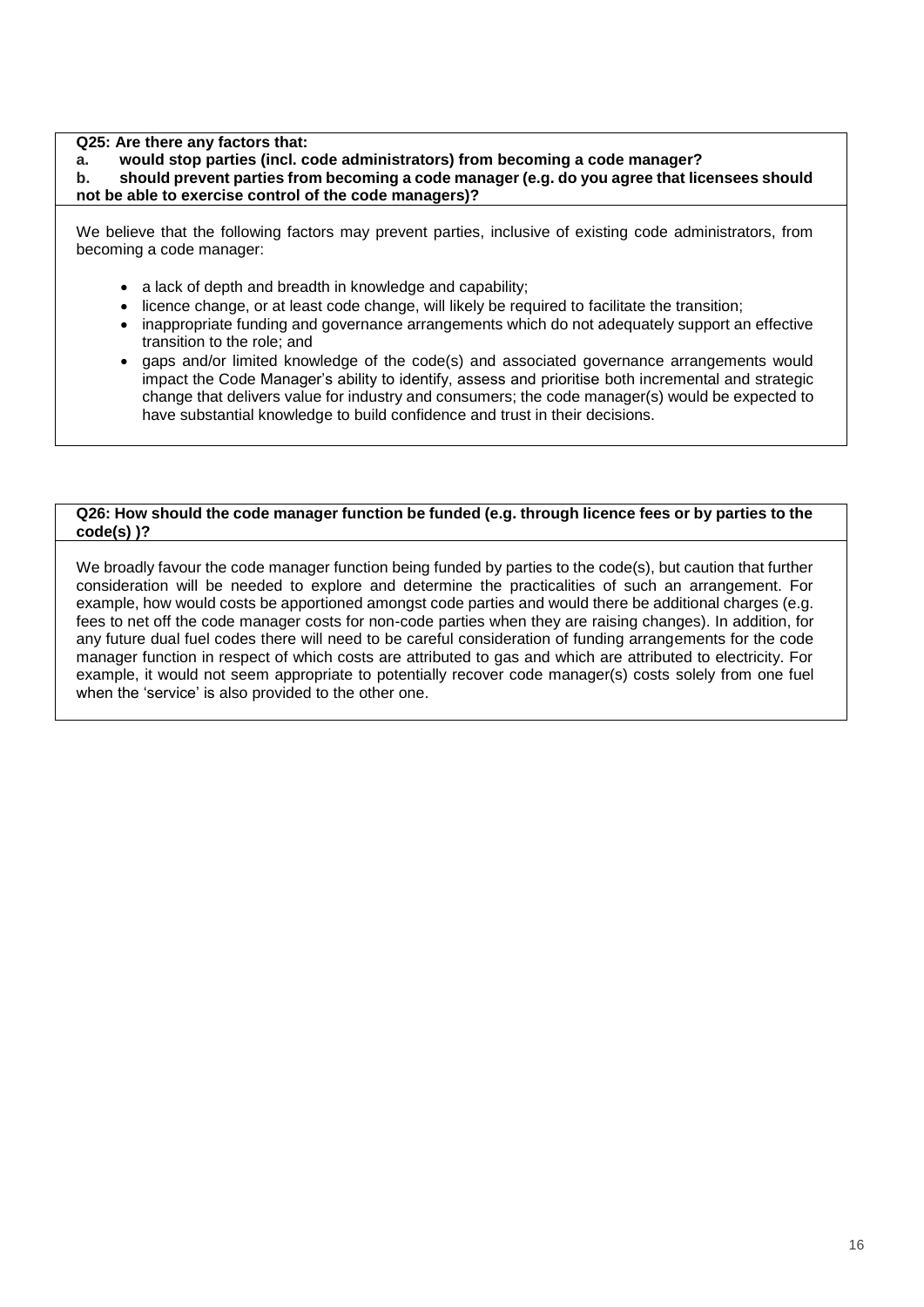# nationalgridESO

## **5 Code consolidation and simplification**

## **Q27: Are there any quick wins that could be realised in terms of code consolidation and simplification?**

We acknowledge that to fully rationalise and simplify codes, and thereafter consolidate them, even to a limited extent, is a substantial task. However, there will be many quick wins that can be realised sooner and more easily, without recourse to legislative or licence change, nor resource intensive workgroups, but there are still barriers to some of the (what might be considered) quick wins. This was demonstrated in our recent [thought piece](https://www.nationalgrideso.com/sites/eso/files/documents/ESO%20Reforming%20Code%20Content.pdf) publication, where we achieved a 76 per cent reduction in the length of CUSC Sections 6.31 to 6.34. This was done by writing in plain language, removing unnecessary duplication of information and, where appropriate, documenting information outside of the code in associated, subsidiary documents. However, the effort required to make those changes under current arrangements, when compared to the expected benefits, means that such changes are unlikely to be cost-effective.

We believe however that quick wins can be realised if this approach is applied to non-contentious sections of the codes; this would require working with industry stakeholders to understand their current code and governance framework pain points and then identify potential targeted modifications to reform content. Notwithstanding that quick wins are possible, we also recognise that raising the necessary change may prove not to make the best use of industry resource and time when assessed against the anticipated benefit(s) and existing volumes of change, especially if holistic reform of code arrangements is on the horizon.

Furthermore, we are minded that simplifying content related to commercial arrangements (e.g. charging) and/or critical operability requirements would be a lengthier process and would likely deliver a 'light-touch' result since detailed content, to an appropriate level, remains important in these areas to provide certainty to participants on their obligations and to avoid any potential legal challenge.

In terms of consolidation, whilst not a quick win we consider that a first deliverable could be to create a fully digitalised whole system Grid Code (i.e. combine the Grid Code and Distribution Code), applicable to any party connecting to the system. This would achieve process efficiencies by cutting down on overlap, reducing the number of panels, improving coordination, and would make navigation of the code easier, with content being tailored to each code user through digitalisation.

## **Q28: How many codes would best deliver on the outcomes we are seeking under these reforms?**

We broadly agree that consolidation (to an extent) of the codes is important to the achievement of an agile and co-ordinated governance framework. However, we would observe that consolidation of codes in isolation is not enough to deliver a streamlined code system and a more efficient chance process and, as such, should be a follow-on exercise to the rationalisation, harmonisation and simplification of code content. Having codes that are more concise and less complex offers a good starting point to further consolidate.

In our view, determining the best process to achieve consolidation and being clear about the desired output and benefits is more salient, at this stage, than determining the number of codes. There is potential to consolidate and structure the codes in a variety of configurations, depending, for example, on how you choose to categorise and map codes (i.e. by fuel type, technical and commercial codes), the desired benefits over baseline and other 'environmental' factors, such as the impact of a single or multiple code managers on the code structure. Furthermore, when potential future models are developed it is important that the prudence of creating dual fuel codes is fully considered against the different challenges and idiosyncrasies of the gas and electricity market and commodities.

We believe the interaction between distribution and transmission also needs to be considered and would highlight our RIIO-2 Ambition to create a fully digitalised whole system Grid Code by 2025 which will be a single principles-based code for distribution and transmission.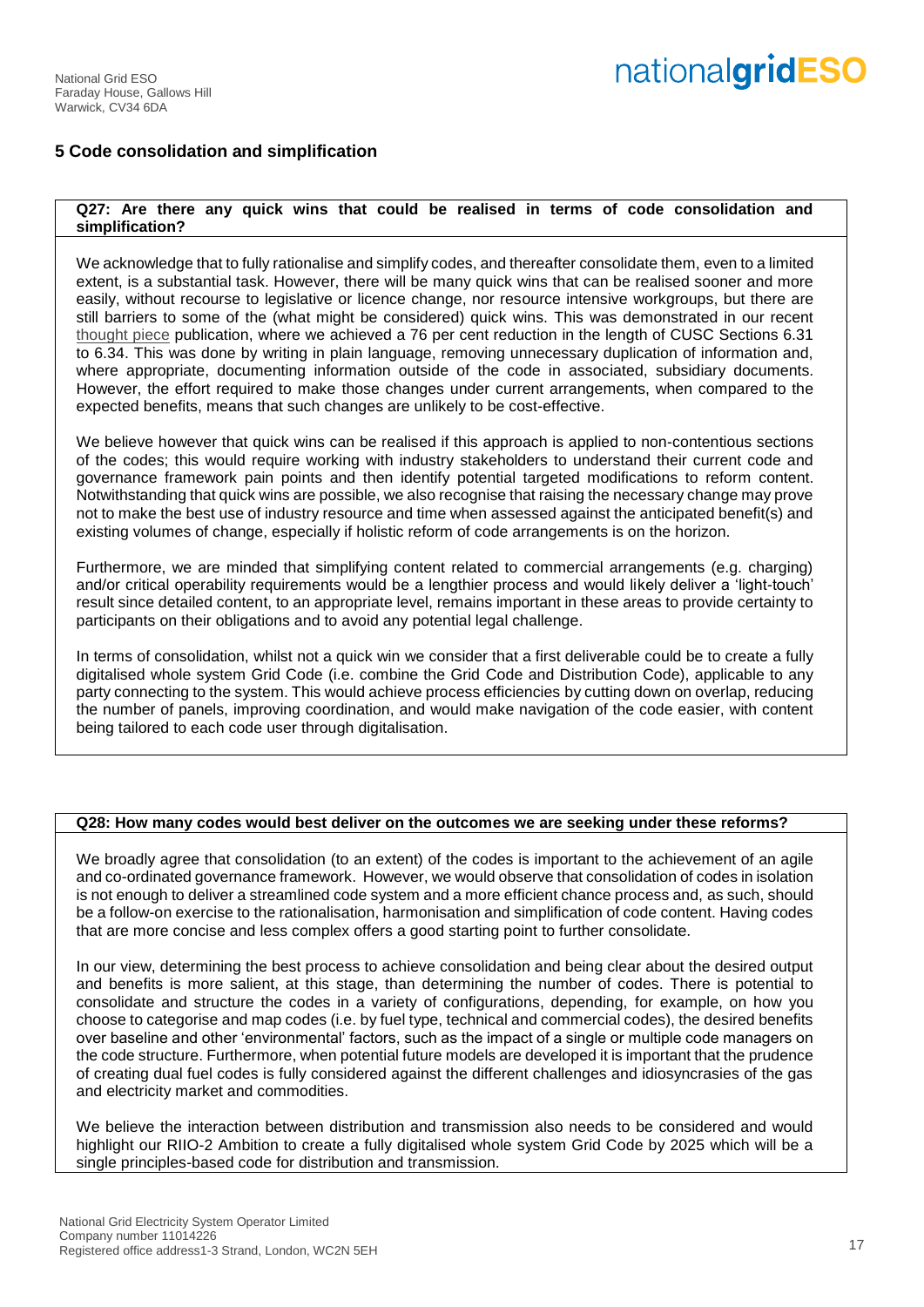Finally, we feel it is important to remain cognisant of the scale of the task and, therefore, the industry resource and time that it will take to assess, develop and deliver consolidation. Bringing codes together, in whatever configuration, will be a lengthy process and will require a suitably resourced team of people with the right level of expertise and knowledge. A strategic function and an empowered code management function would be essential to ensuring a successful outcome from such significant change programmes.

## **Q29: Which option (one code manager versus multiple) would best deliver on the outcomes we are seeking under these reforms?**

We believe that having multiple code managers, but ultimately fewer codes than the current position is prudent for the following reasons:

- this option retains the ability to benchmark code manager performance;
- it creates opportunities to share best practice in code management;
- having more than one code manager would provide a better fit in terms of knowledge and skills (i.e. relevant expertise) and would likely reduce the cost and time required to upskill on a large scale;
- if competition is implemented, it is conducive to running a competitive tender process to appoint the first and then subsequent code managers; and
- apportioning the function across multiple code managers could better mitigate the risks associated with an otherwise sizeable task for a single entity (i.e. only one code manager carries the risk of a single point of failure).

We understand the concern raised that multiple code managers could result in inconsistencies and inefficiencies between the codes, but feel that this may be mitigated by, for example, a robust cost recovery and incentives framework, underpinned by a licence, that drives consistent behaviours in accordance with the same baseline principles, applicable to all code managers.

## **Q30: Which of our consolidation options would best deliver the outcomes we are seeking to achieve? Please provide evidence for your examples?**

We consider that Option C would best deliver the outcomes the energy codes review is seeking to achieve. A structured incremental approach to code consolidation feels more achievable and easier to manage, compared with the 'big-bang' approach that Option 1 (or even likely Option 2) would require.

In our view, the end number of codes achieved via consolidation is the less important driver. The focus should be on making code content and processes as concise and harmonised as possible to ensure the codes remain legally robust and continue to give confidence to market participants.

## **Q31: Do you agree that the codes should be digitalised? Yes / No / Don't know. Please explain.**

We broadly agree on the basis that digitalisation would positively transform market participants' experience of interacting with the codes. For example, it would:

- allow for greater flexibility in how information is published and made available;
- contain rationalised and simplified content that is simple to understand and navigate, which in turn delivers cost savings through reduced resource and time spent retrieving information;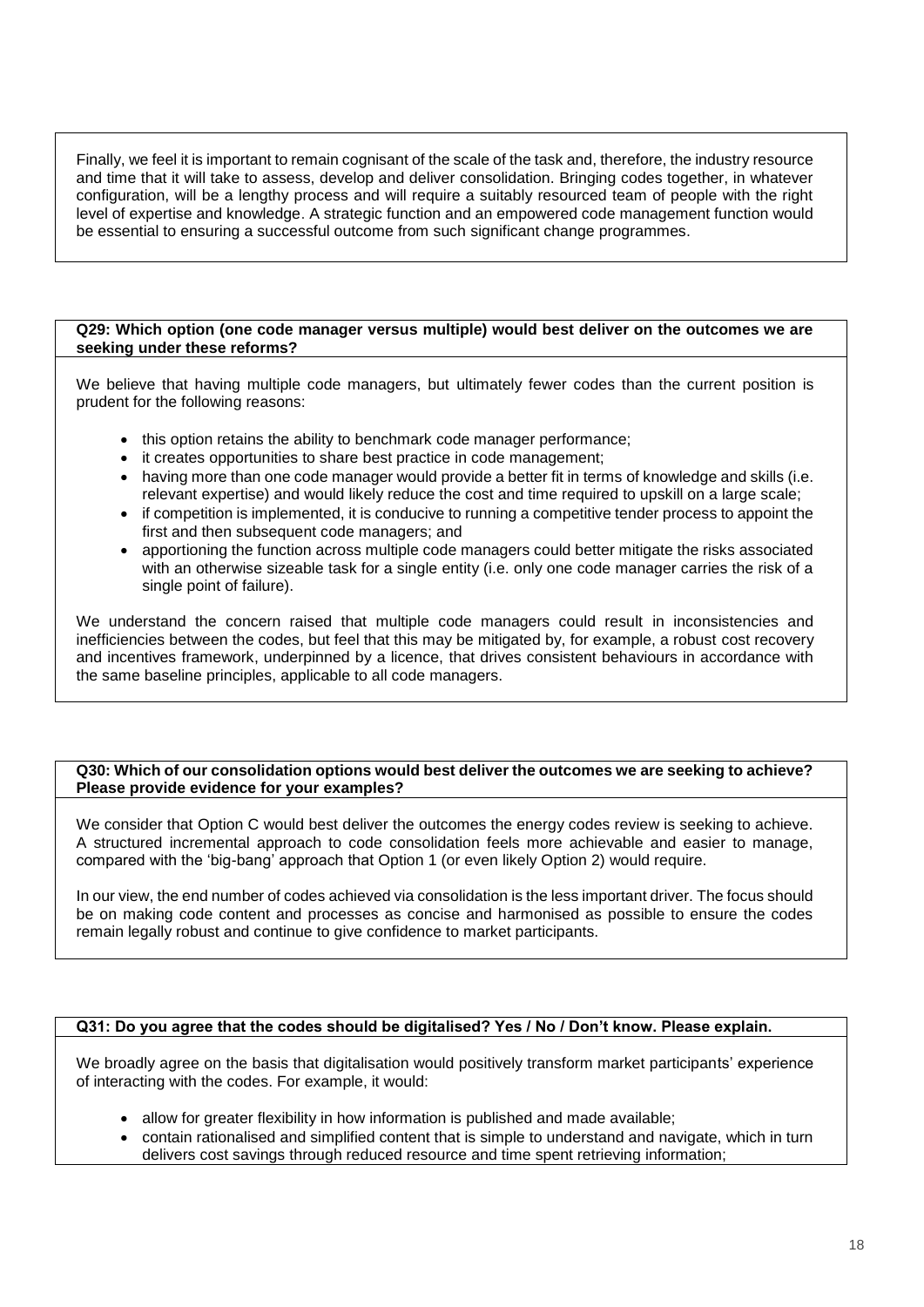- enable faster access to relevant content that ultimately supports participants' business activities and informed-decision making;
- provide information tailored to code user profile;
- help to make the code change process and implementation more efficient:
- support inclusive participation by a large and growing diverse range of market participants; and
- facilitate efficient information management (i.e. maintain and update content in line with code changes etc).

As a point to note in respect of a digital strategy and transformation, we feel it is important to first make a clear distinction between digitisation (i.e. converting information from a physical format into a digital one) and digitalisation (i.e. leveraging digitised information/technology to improve processes). We believe that all codes should be digitised and made available online to enable easier access for all market participants.

Digitalisation is a longer and more complex process and many considerations would need to be thought about when planning and undertaking it. For instance, consideration of the development of IS systems and the cost and time of undertaking and maintaining such a programme across all codes versus the benefit it will deliver to market participants and the code change process. In our view, the cost and time of digitalising the STC would, for example, most likely exceed the potential benefits since the number of participants who engage with the code (i.e. onshore/offshore TOs) is relatively small compared with other codes, such as the Grid Code.

We note our ambition to work with all stakeholders to create a fully digitalised whole system Grid Code which is principles-based, simple to understand and navigate, by 2025. This will be a single code for distribution and transmission, with a focus on providing minimum standards to allow safe and secure operation of the electricity systems. We will leverage the latest data technologies to provide customer specific, tailored views of the Grid Code. This reduces the complexity of the regime, helps to ensure compliance, and overall reduces barriers to market entry, which should lead to more competition and better consumer value.

In our view, the expected costs/time of implementing a digitalised whole system Grid Code are balanced against the expected benefits, which include:

- a more user friendly, inclusive and tailored experience which works efficiently for the diverse needs of our customers;
- an easier to understand code that will provide efficiencies in the pace of how important decisions are taken throughout the connection journey;
- the provision of more targeted and tailored information as and when customers require it; and
- future amendments to the code will be automatically updated, improving visibility of updates and impacts for customers.